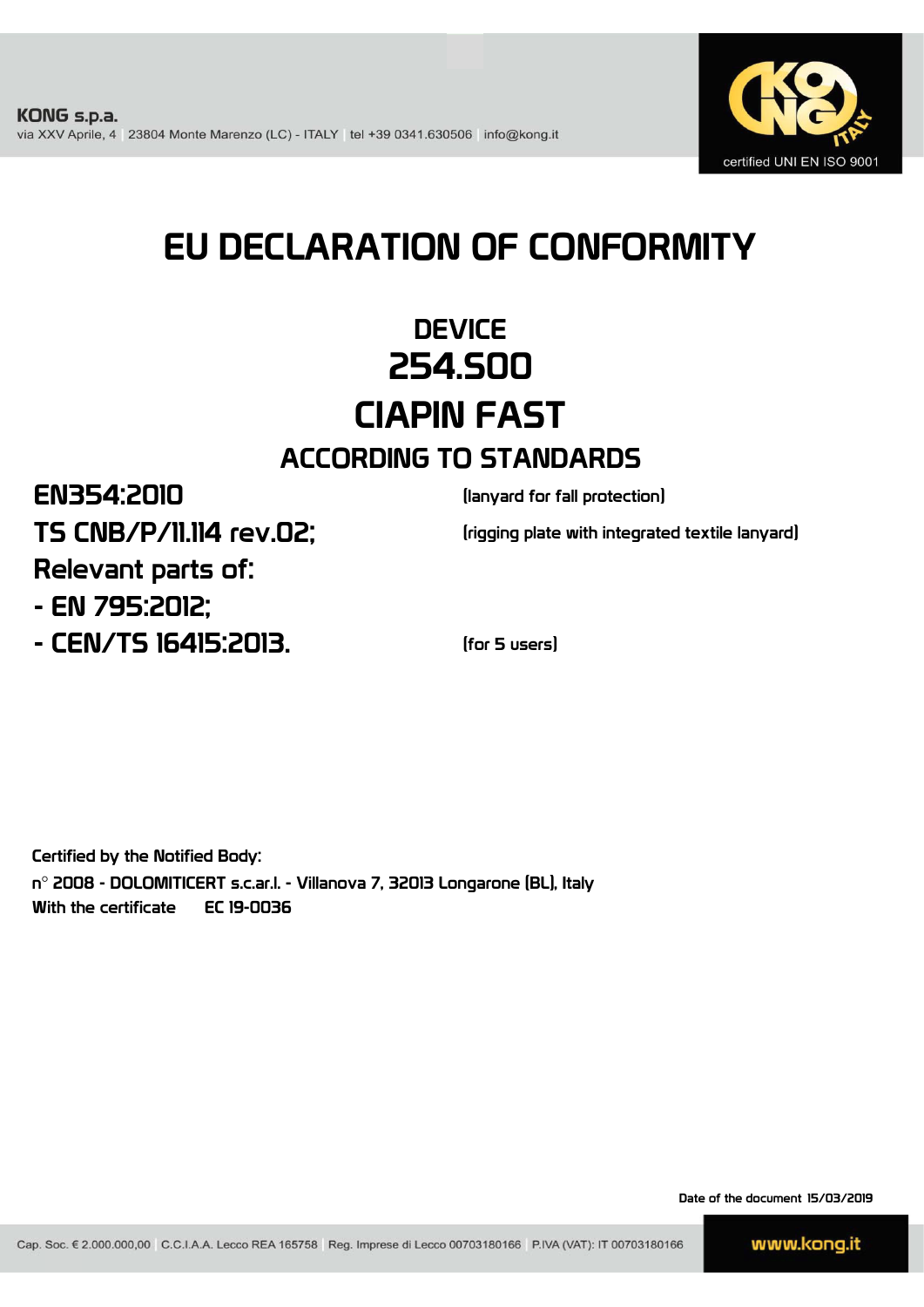

Italiano

### **Dichiarazione di Conformità UE**

La presente Dichiarazione di Conformità è rilasciata sotto l'esclusiva responsabilità del fabbricante:

#### **KONG S.p.A. – Via XXV Aprile, 4 – 23804 Monte Marenzo LC – Italia**

Il Dispositivo di Protezione Individuale (DPI)

#### **254.S00 CIAPIN FAST**

oggetto della dichiarazione è conforme al Regolamento (UE) 2016/425 e alle normative di armonizzazione dell'Unione Europea:

| EN354:2010              | (lanyard for fall protection)                   |
|-------------------------|-------------------------------------------------|
| TS CNB/P/11.114 rev.02; | (rigging plate with integrated textile lanyard) |
| Relevant parts of:      |                                                 |
| - EN 795:2012;          |                                                 |
| - CEN/TS 16415:2013.    | (for 5 users)                                   |

L'organismo notificato n° 2008 - DOLOMITICERT s.c.ar.l. - Villanova 7, 32013 Longarone (BL), Italy

ha svolto l'esame UE del tipo (modulo B) e ha rilasciato il certificato di esame UE del tipo:

EC 19-0036

Il DPI è oggetto della procedura di valutazione delle conformità al tipo basata sulla garanzia di qualità del processo di produzione (modulo D) sotto la sorveglianza dell'organismo notificato n. 0426 Italcert (Viale Sarca 336, 20126 Milano (MI), Italy).

> **KONG S.p.A. Il Presidente**

Monte Marenzo, 15/03/2019<br>
Monte Marenzo, 15/03/2019<br>
A Marco Bonaiti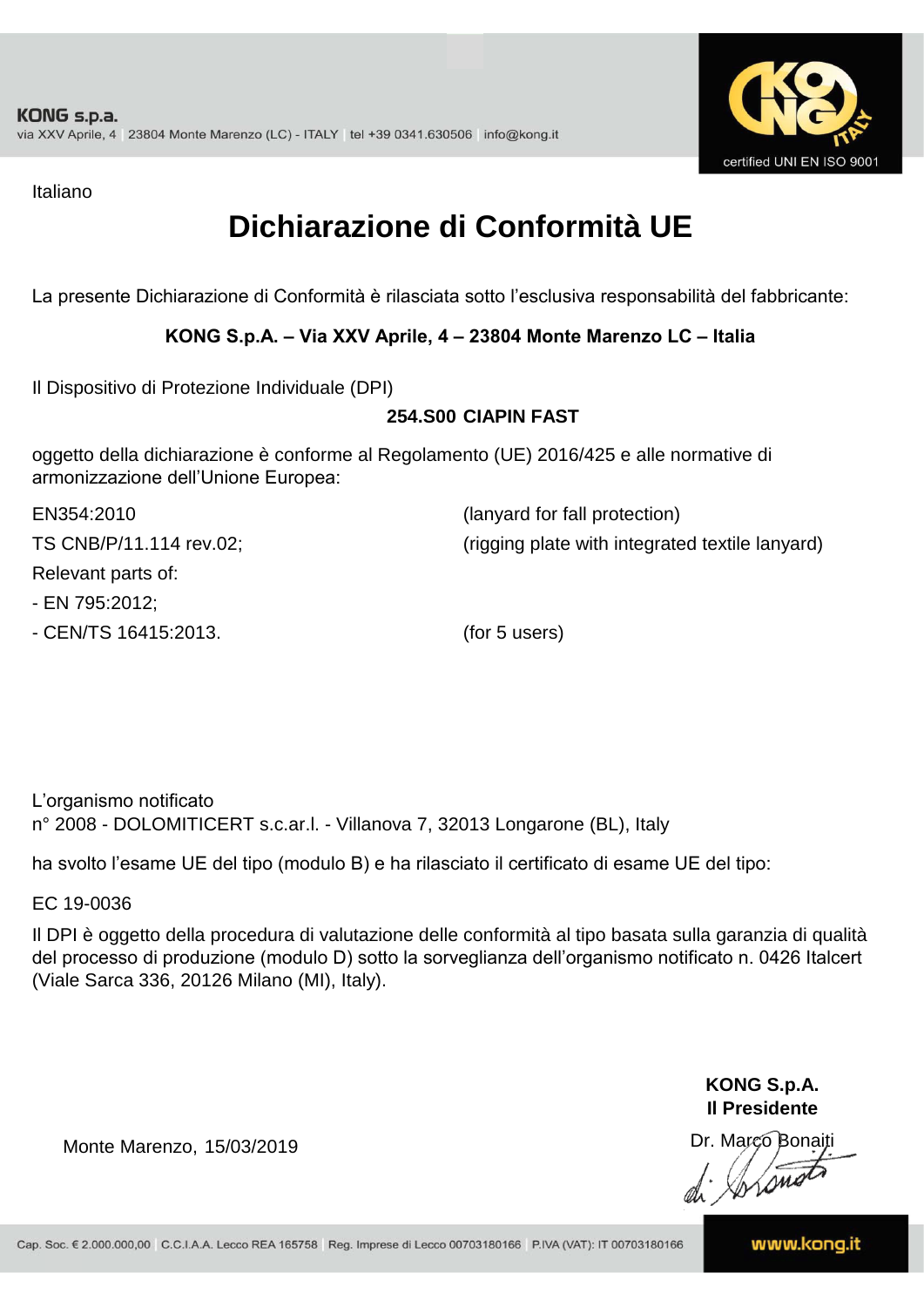

English

### **EU Declaration of Conformity**

This Declaration of Conformity is issued under the exclusive responsibility of the manufacturer:

#### **KONG S.p.A. – Via XXV Aprile, 4 – 23804 Monte Marenzo LC – Italia**

The Personal Protective Equipment (PPE)

#### **254.S00 CIAPIN FAST**

subject to the declaration complies with Regulation (EU) 2016/425 and with European Union harmonisation standards:

| EN354:2010              | (lanyard for fall protection)                   |
|-------------------------|-------------------------------------------------|
| TS CNB/P/11.114 rev.02; | (rigging plate with integrated textile lanyard) |
| Relevant parts of:      |                                                 |
| - EN 795:2012;          |                                                 |
| - CEN/TS 16415:2013.    | (for 5 users)                                   |

The notified body n° 2008 - DOLOMITICERT s.c.ar.l. - Villanova 7, 32013 Longarone (BL), Italy Has performed the EU examination for the type (module B), and has issued an EU examination certificate for the type:

EC 19-0036

The PPE is subject to the type conformity assessment procedure, based on the quality assurance of the production process (module D), under surveillance by the notified body n° 0426 Italcert (Viale Sarca 336, 20126 Milano (MI), Italy).

> **KONG S.p.A. The president**

Dr. Marco Bonaiti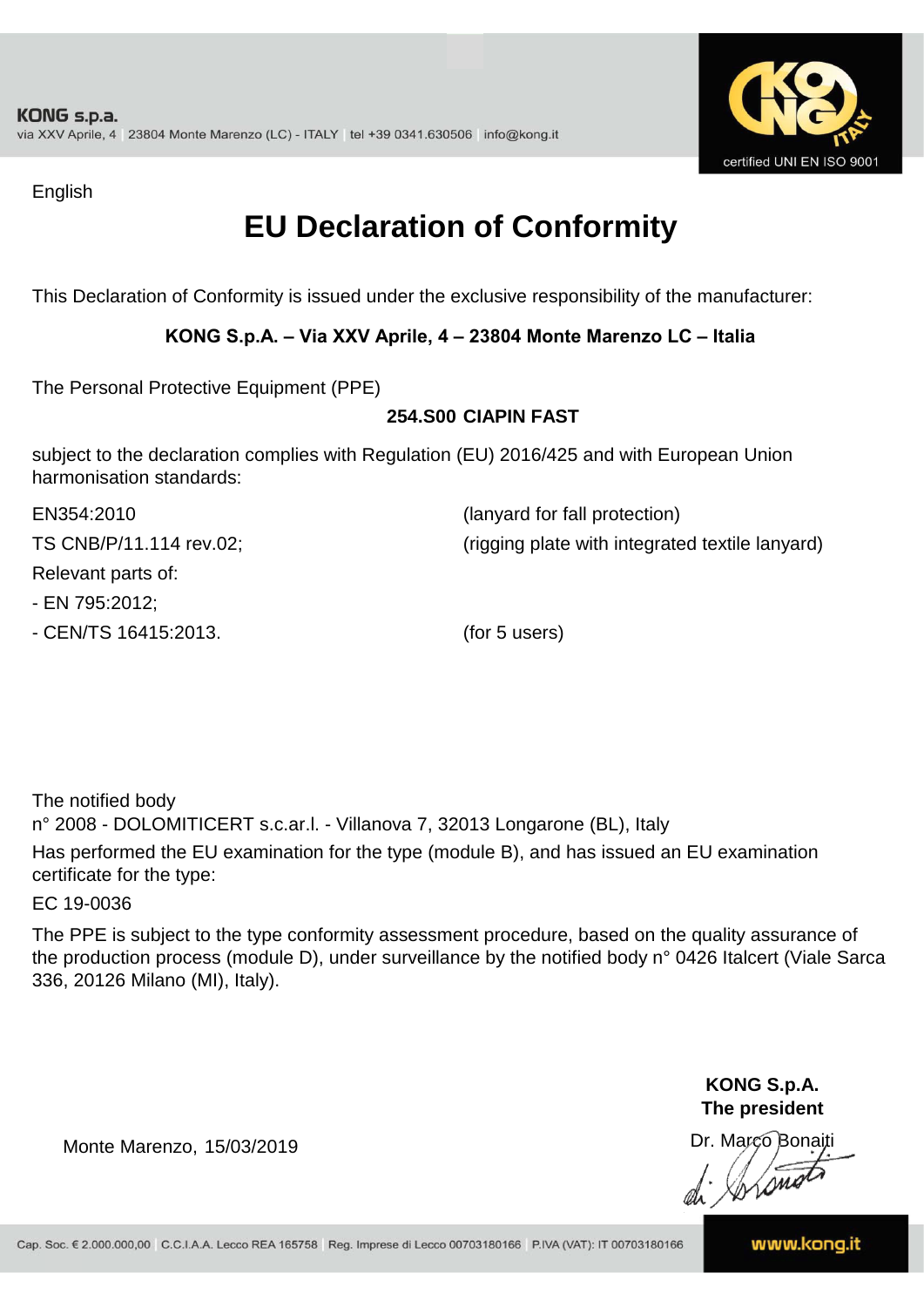

Français

### **Déclaration de conformité UE**

La présente Déclaration de Conformité est délivrée sous la responsabilité exclusive du Fabricant:

#### **KONG S.p.A. – Via XXV Aprile, 4 – 23804 Monte Marenzo LC – Italia**

L'Équipement de Protection Individuelle (EPI)

#### **254.S00 CIAPIN FAST**

objet de la déclaration est conforme au Règlement (UE) 2016/425 et aux normes d'harmonisation de l'Union Européenne:

| EN354:2010              | (lanyard for fall protection)                   |
|-------------------------|-------------------------------------------------|
| TS CNB/P/11.114 rev.02; | (rigging plate with integrated textile lanyard) |
| Relevant parts of:      |                                                 |
| - EN 795:2012;          |                                                 |
| - CEN/TS 16415:2013.    | (for 5 users)                                   |

L'organisme notifié n° 2008 - DOLOMITICERT s.c.ar.l. - Villanova 7, 32013 Longarone (BL), Italy

a effectué l'examen UE de type (module B) et a délivré le certificat d'examen UE de type:

EC 19-0036

L'EPI est soumis à la procédure d'évaluation de conformité au type sur la base de l'assurance de la qualité du mode de production (module D) sous la supervision de l'organisme notifié n° 0426 Italcert (Viale Sarca 336, 20126 Milano (MI), Italy).

> **KONG S.p.A. Le Président**

Dr. Marco Bonaiti di Aromor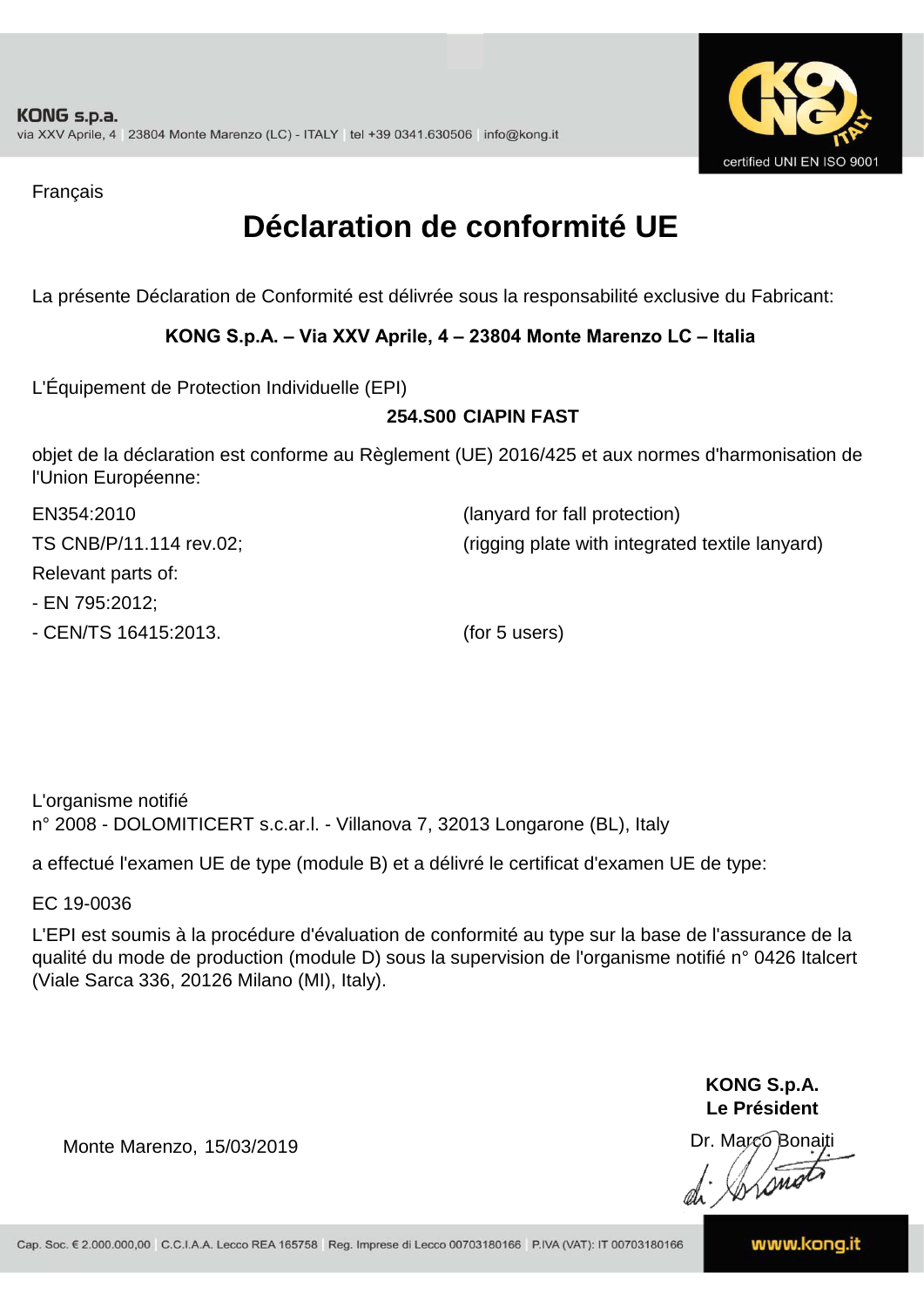

Deutsch

### **EU-Konformitätserklärung**

Die vorliegende Konformitätserklärung wird unter der alleinigen Verantwortung des Herstellers ausgestellt:

#### **KONG S.p.A. – Via XXV Aprile, 4 – 23804 Monte Marenzo LC – Italia**

Die persönliche Schutzausrüstung (PSA)

#### **254.S00 CIAPIN FAST**

Gegenstand dieser Erklärung, entspricht der EU-Verordnung 2016/425 sowie den harmonisierten Normen der Europäischen Union:

| EN354:2010              | (lanyard for fall protection)                   |
|-------------------------|-------------------------------------------------|
| TS CNB/P/11.114 rev.02; | (rigging plate with integrated textile lanyard) |
| Relevant parts of:      |                                                 |
| - EN 795:2012;          |                                                 |
| - CEN/TS 16415:2013.    | (for 5 users)                                   |

Die benannte Stelle n° 2008 - DOLOMITICERT s.c.ar.l. - Villanova 7, 32013 Longarone (BL), Italy hat die EU-Baumusterprüfung (Modul B) durchgeführt und die EU-Baumusterprüfbescheinigung ausgestellt:

EC 19-0036

Die PSA ist Gegenstand der Konformitätsbewertung anhand der Baumusterprüfung auf der Grundlage einer Qualitätssicherung des Produktionsprozesses (Modul D) unter der Überwachung durch die benannte Stelle Nr. 0426 Italcert (Viale Sarca 336, 20126 Milano (MI), Italy).

> **KONG S.p.A. Der Vorsitzende**

Dr. Marco Bonaiti

Monte Marenzo, 15/03/2019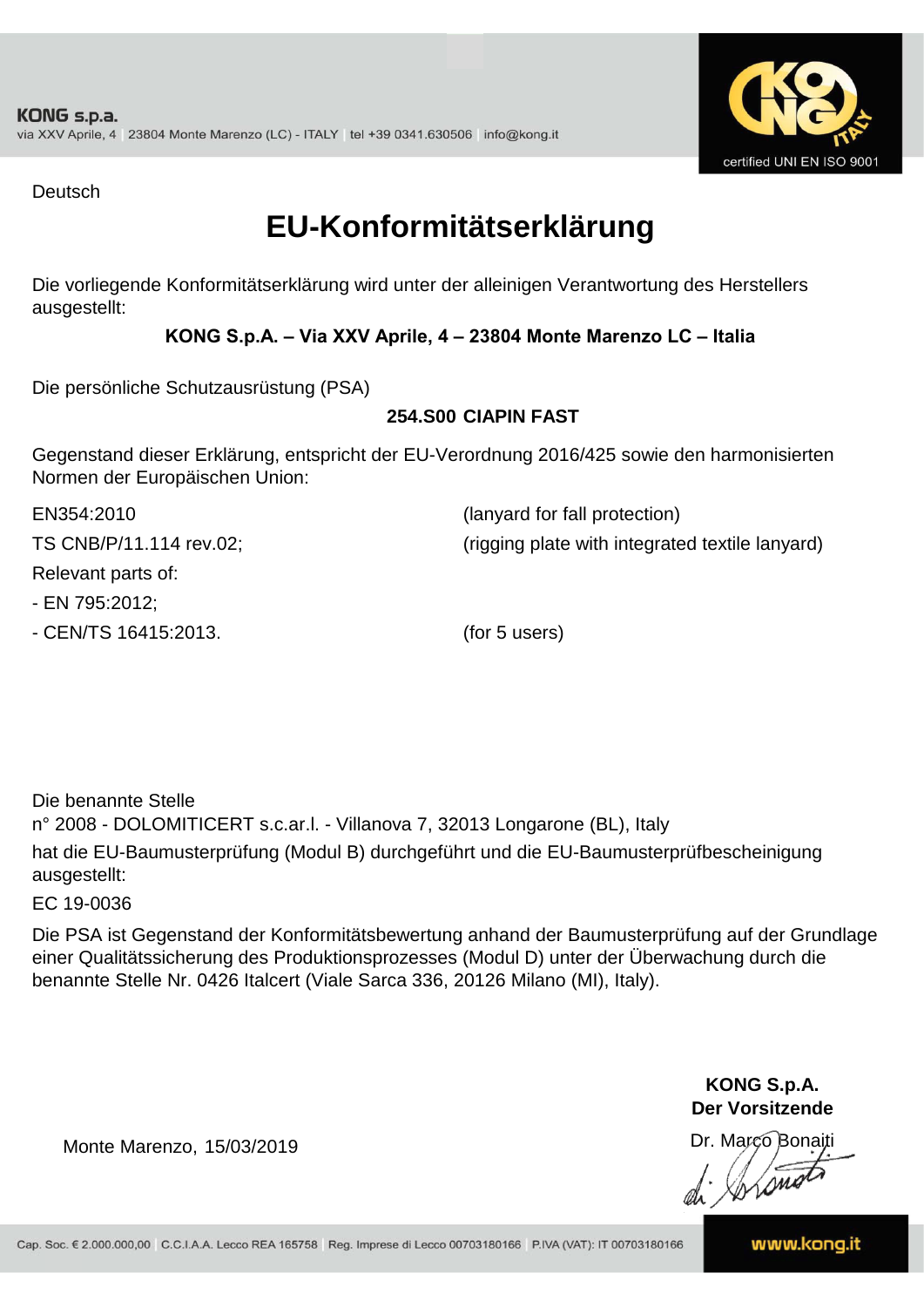

Español

### **Declaración de conformidad UE**

La presente Declaración de Conformidad se expide bajo la exclusiva responsabilidad del fabricante:

#### **KONG S.p.A. – Via XXV Aprile, 4 – 23804 Monte Marenzo LC – Italia**

El Equipo de Protección individual (EPI)

#### **254.S00 CIAPIN FAST**

objeto de la declaración se ajusta al Reglamento (UE) 2016/425 y a las normativas de armonización de la Unión Europea:

| EN354:2010              | (lanyard for fall protection)                   |
|-------------------------|-------------------------------------------------|
| TS CNB/P/11.114 rev.02; | (rigging plate with integrated textile lanyard) |
| Relevant parts of:      |                                                 |
| - EN 795:2012;          |                                                 |
| - CEN/TS 16415:2013.    | (for 5 users)                                   |

El organismo notificado n° 2008 - DOLOMITICERT s.c.ar.l. - Villanova 7, 32013 Longarone (BL), Italy

ha realizado el examen UE de tipo (módulo B) y ha expedido el certificado de examen UE de tipo:

EC 19-0036

El EPI es objeto del procedimiento de evaluación de la conformidad con el tipo basada en el aseguramiento de la calidad del proceso de producción (módulo D) bajo la supervisión del organismo notificado nº 0426 Italcert (Viale Sarca 336, 20126 Milano (MI), Italy).

> **KONG S.p.A. El Presidente**

Dr. Marco Bonaiti di Aromor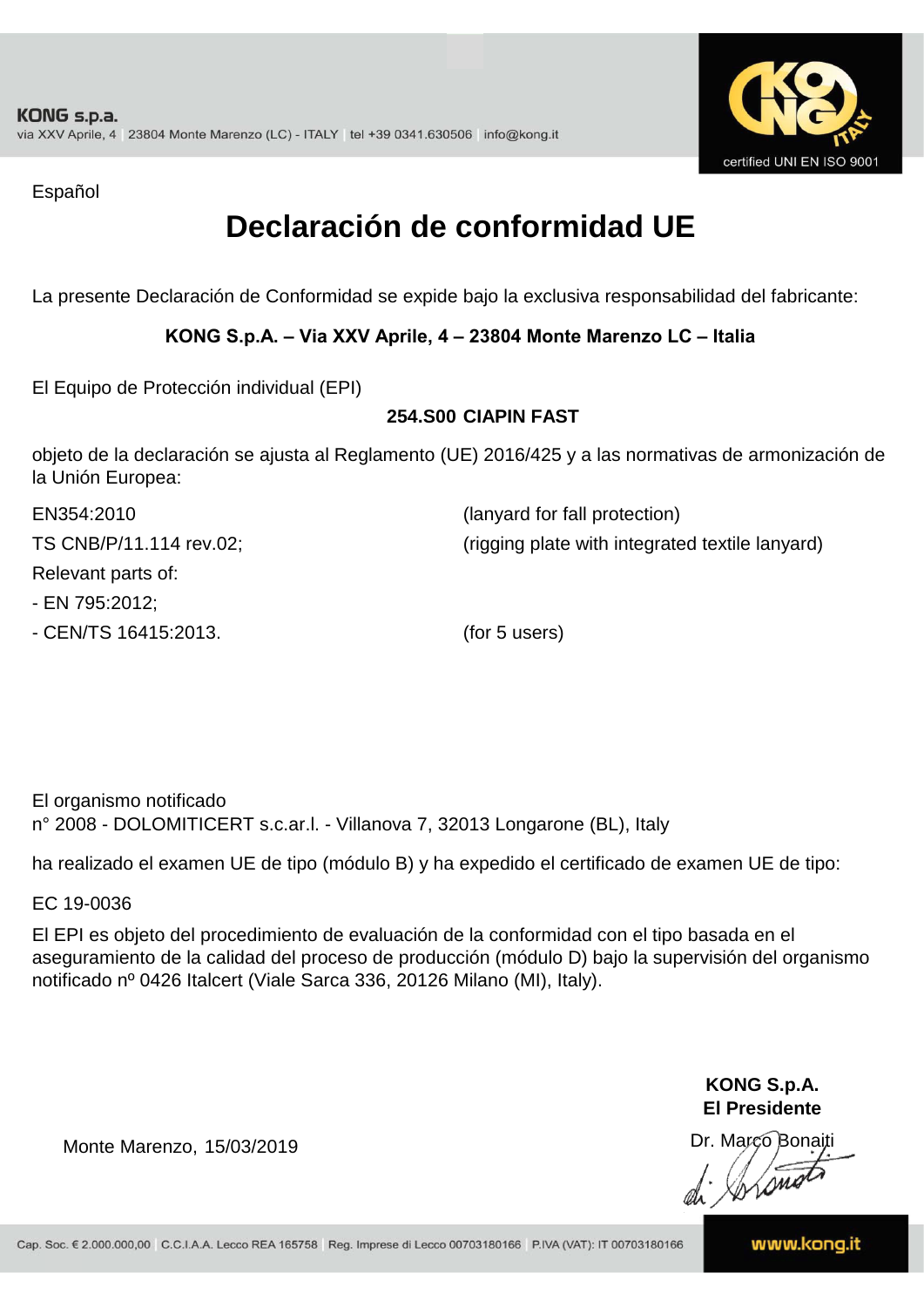

русский

### **Декларация соответствия ЕС**

Настоящая Декларация соответствия выдана под исключительную ответственность производителя:

**KONG S.p.A. – Via XXV Aprile, 4 – 23804 Monte Marenzo LC – Italia**

Средство индивидуальной защиты (СИЗ)

#### **254.S00 CIAPIN FAST**

предмет декларации соответствует Регламенту (ЕС) 2016/425 и гармонизированным стандартам Европейского Союза:

| EN354:2010              | (lanyard for fall protection)                   |
|-------------------------|-------------------------------------------------|
| TS CNB/P/11.114 rev.02; | (rigging plate with integrated textile lanyard) |
| Relevant parts of:      |                                                 |
| - EN 795:2012;          |                                                 |

- CEN/TS 16415:2013. (for 5 users)

Уполномоченный орган

n° 2008 - DOLOMITICERT s.c.ar.l. - Villanova 7, 32013 Longarone (BL), Italy провел испытание типового образца на соответствие требованиям ЕС (модуль B) и выдал сертификат испытаний типового образца на соответствие требованиям ЕС:

EC 19-0036

СИЗ является предметом процедуры оценки соответствия типовому образцу, основанной на обеспечении качества производственного процесса (модуль D) под наблюдением уполномоченного органа № 0426 — органа сертификации Italcert (Viale Sarca 336, 20126 Milano (MI), Italy).

> **KONG S.p.A. Президент**

Dr. Marco Bonaiti

Monte Marenzo, 15/03/2019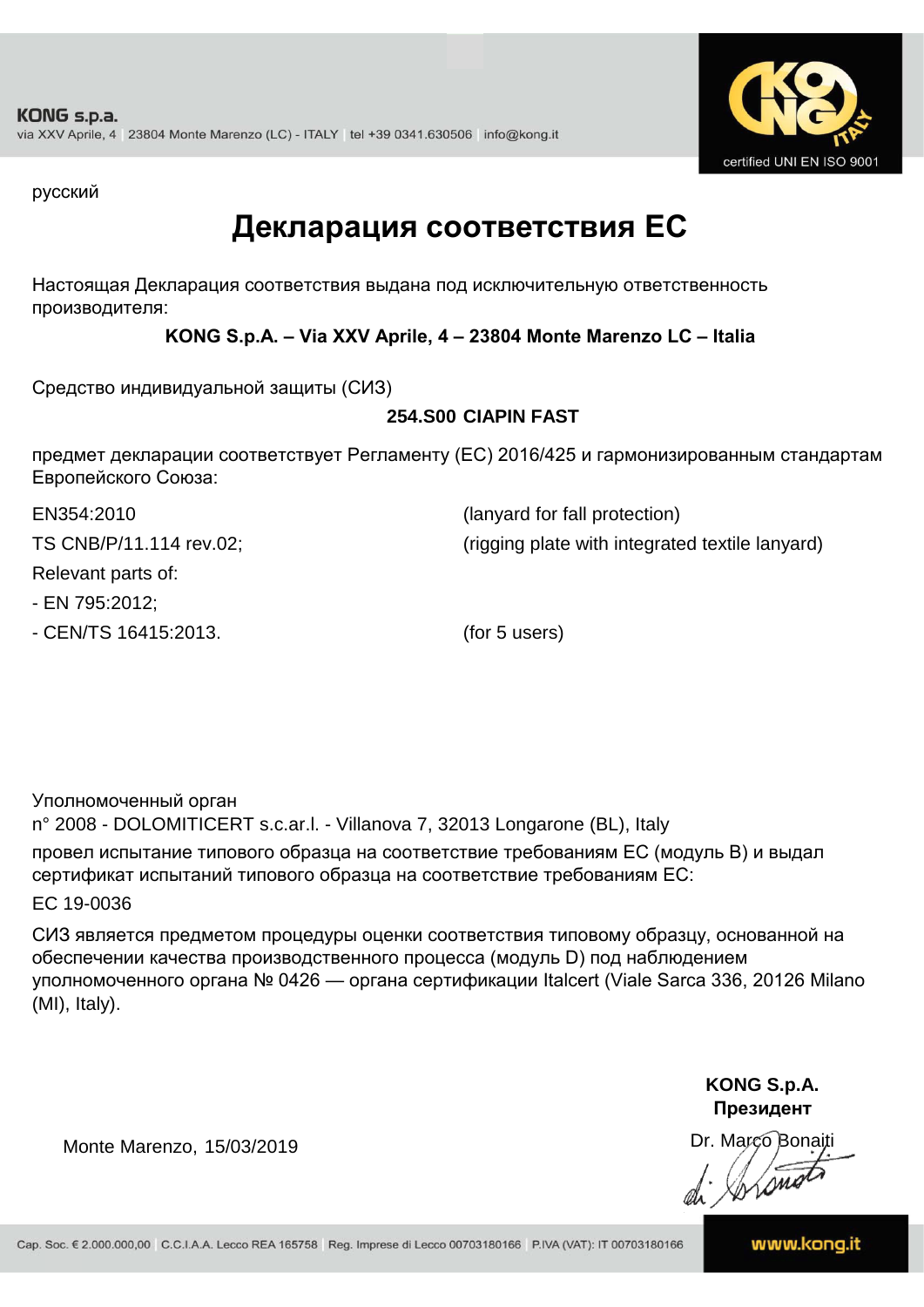

#### 中文

## **EU**符合性声明

本"符合性声明"由以下制造商全权负责发布:

#### **KONG S.p.A. – Via XXV Aprile, 4 – 23804 Monte Marenzo LC – Italia**

个人保护装备(PPE)

#### **254.S00 CIAPIN FAST**

本声明的目标符合法规(EU) 2016/425和欧盟统一标准的规定:

| EN354:2010              | (lanyard for fall protection)                   |
|-------------------------|-------------------------------------------------|
| TS CNB/P/11.114 rev.02; | (rigging plate with integrated textile lanyard) |
| Relevant parts of:      |                                                 |
| - EN 795:2012;          |                                                 |

- CEN/TS 16415:2013. (for 5 users)

欧盟公告机构 n° 2008 - DOLOMITICERT s.c.ar.l. - Villanova 7, 32013 Longarone (BL), Italy

进行了欧盟型式检验(模式B)并颁发了欧盟型式检验证书:

EC 19-0036

PPE (个人保护装备) 在0426号公告机构Italcert (Viale Sarca 336, 20126 Milano (MI), Italy)的监督下, 在生产过程质量保证 ( 模式D) 的基础上进行合格评定程序。

> **KONG S.p.A. 总裁**

Dr. Marco Bonaiti di Stono

Monte Marenzo, 15/03/2019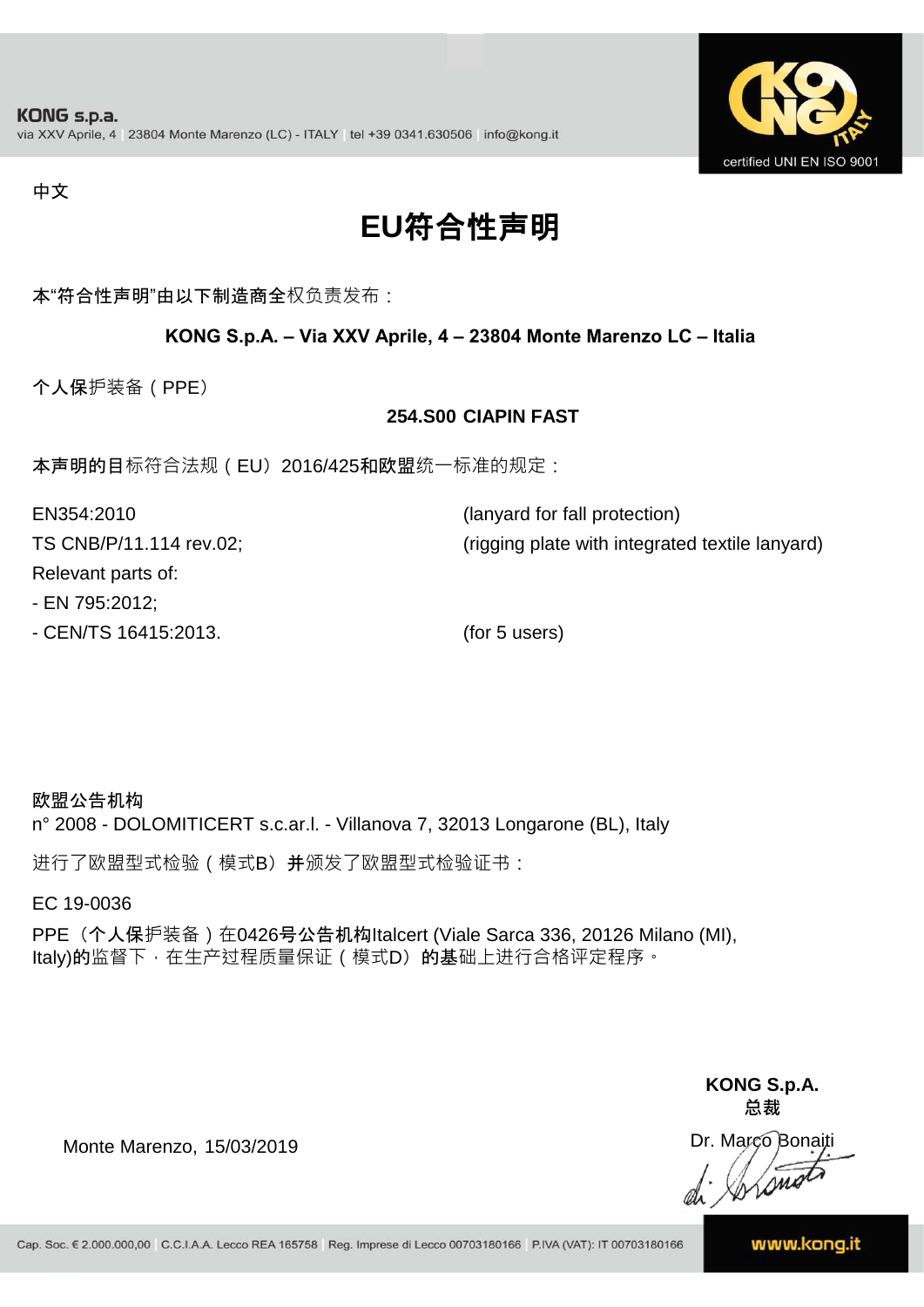

българск

### **Декларация за съответствие EU**

Настоящата Декларация за съответствие се издава под изключителната отговорност на производителя:

**KONG S.p.A. – Via XXV Aprile, 4 – 23804 Monte Marenzo LC – Italia**

Личното предпазно средство (ЛПС)

#### **254.S00 CIAPIN FAST**

предмет на настоящата декларация е в съответствие с Регламент (ЕU) 2016/425 и хармонизираните стандарти на Европейския съюз:

EN354:2010 (lanyard for fall protection)

TS CNB/P/11.114 rev.02; (rigging plate with integrated textile lanyard)

Relevant parts of:

- EN 795:2012;

- CEN/TS 16415:2013. (for 5 users)

Нотифицираният организъм

n° 2008 - DOLOMITICERT s.c.ar.l. - Villanova 7, 32013 Longarone (BL), Italy

е провел изпитване EU за типово одобрение (формуляр "B") и е издал сертификат за типово одобрение ЕU:

EC 19-0036

Личното предпазно средство (ЛПС) е предмет на процедура за оценка на съответствието, основаваща се на гаранция на качеството на производствения процес (формуляр "D") под наблюдението на нотифицирания организъм № 0426 Italcert (Viale Sarca 336, 20126 Milano (MI), Italy).

> **KONG S.p.A. Председател**

Dr. Marco Bonaiti di Aromor

Monte Marenzo, 15/03/2019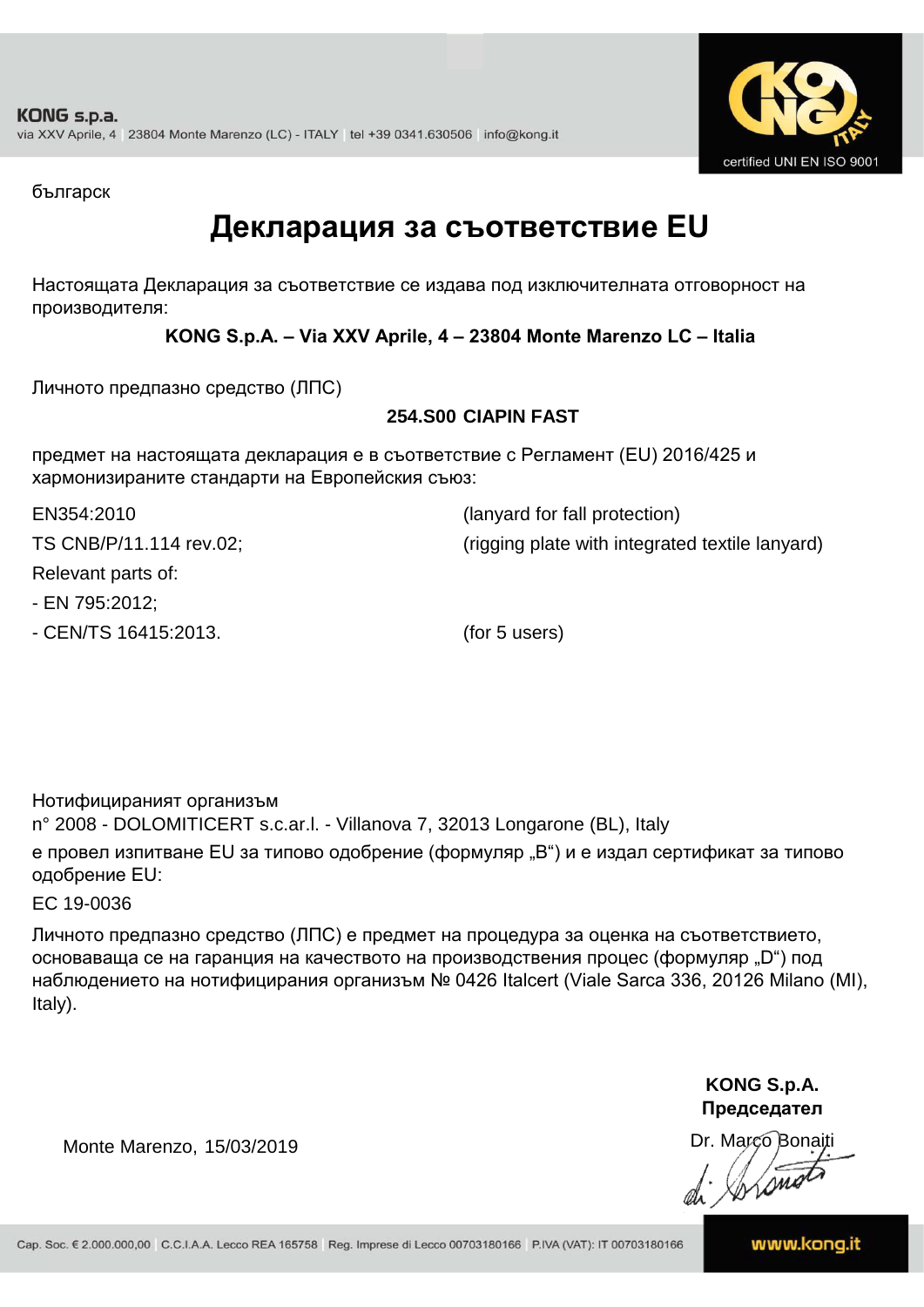

čeština

### **UE prohlášení o shodě**

Toto prohlášení o shodě je učiněno na výhradní zodpovědnost výrobce:

#### **KONG S.p.A. – Via XXV Aprile, 4 – 23804 Monte Marenzo LC – Italia**

Osobní ochranný prostředek (OOP)

#### **254.S00 CIAPIN FAST**

který je předmětem prohlášení, splňuje požadavky nařízení (EU) 2016/425 a harmonizačních právních předpisů Evropské unie:

| EN354:2010              | (lanyard for fall protection)                   |
|-------------------------|-------------------------------------------------|
| TS CNB/P/11.114 rev.02; | (rigging plate with integrated textile lanyard) |
| Relevant parts of:      |                                                 |
| - EN 795:2012;          |                                                 |
| - CEN/TS 16415:2013.    | (for 5 users)                                   |

Oznámený subjekt n° 2008 - DOLOMITICERT s.c.ar.l. - Villanova 7, 32013 Longarone (BL), Italy

provedl UE přezkoušení typu (modul B) a vydal certifikát UE přezkoušení typu:

EC 19-0036

OOP podléhá postupu posouzení shody s typem založené na zajištění jakosti výrobního procesu (modul D) pod dohledem oznámeného subjektu č. 0426 Italcert (Viale Sarca 336, 20126 Milano (MI), Italy).

> **KONG S.p.A. Předseda**

Dr. Marco Bonaiti di Simon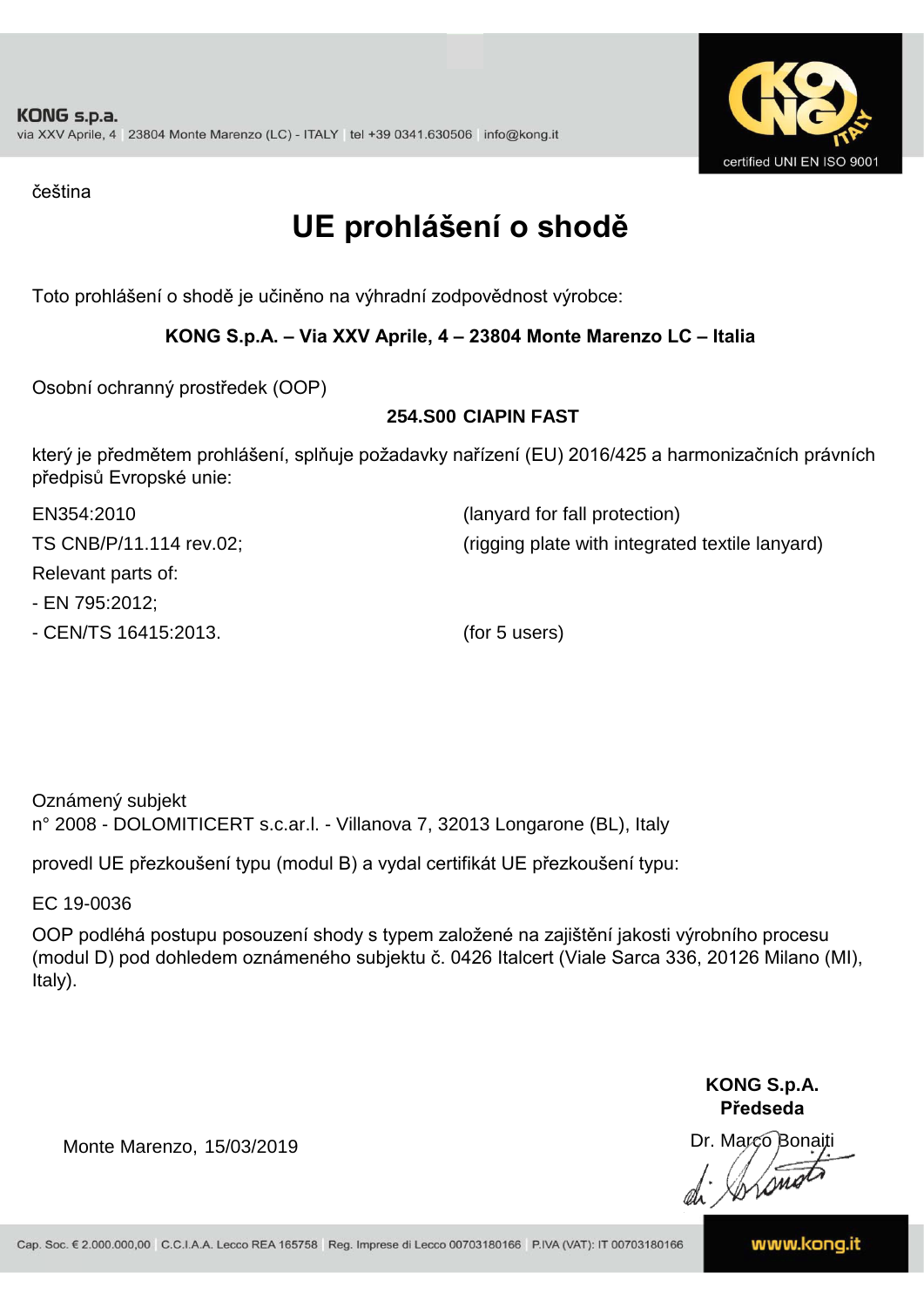

Hrvatski

### **EU Izjava o sukladnosti**

Ova se izjava o sukladnosti izdaje pod isključivom odgovornošću proizvođača:

#### **KONG S.p.A. – Via XXV Aprile, 4 – 23804 Monte Marenzo LC – Italia**

Osobna zaštitna oprema (OZO)

#### **254.S00 CIAPIN FAST**

Predmet izjave u skladu je s Uredbom (EU) 2016/425 i sa zakonodavstvom Unije o usklađivanju:

| EN354:2010              | (lanyard for fall protection)                   |
|-------------------------|-------------------------------------------------|
| TS CNB/P/11.114 rev.02; | (rigging plate with integrated textile lanyard) |
| Relevant parts of:      |                                                 |
| - EN 795:2012;          |                                                 |
| - CEN/TS 16415:2013.    | (for 5 users)                                   |

Prijavljeno tijelo n° 2008 - DOLOMITICERT s.c.ar.l. - Villanova 7, 32013 Longarone (BL), Italy

obavilo je EU ispitivanje tipa (modul B) i izdalo potvrdu o EU ispitivanju tipa:

EC 19-0036

OZO je predmet postupka ocjenjivanja sukladnosti s tipom na temelju osiguranja kvalitete proizvodnog postupka (modul D) pod nadzorom prijavljenog tijela br. 0426 Italcert (Viale Sarca 336, 20126 Milano (MI), Italy).

> **KONG S.p.A. Direktor**

Dr. Marco Bonaiti di Stono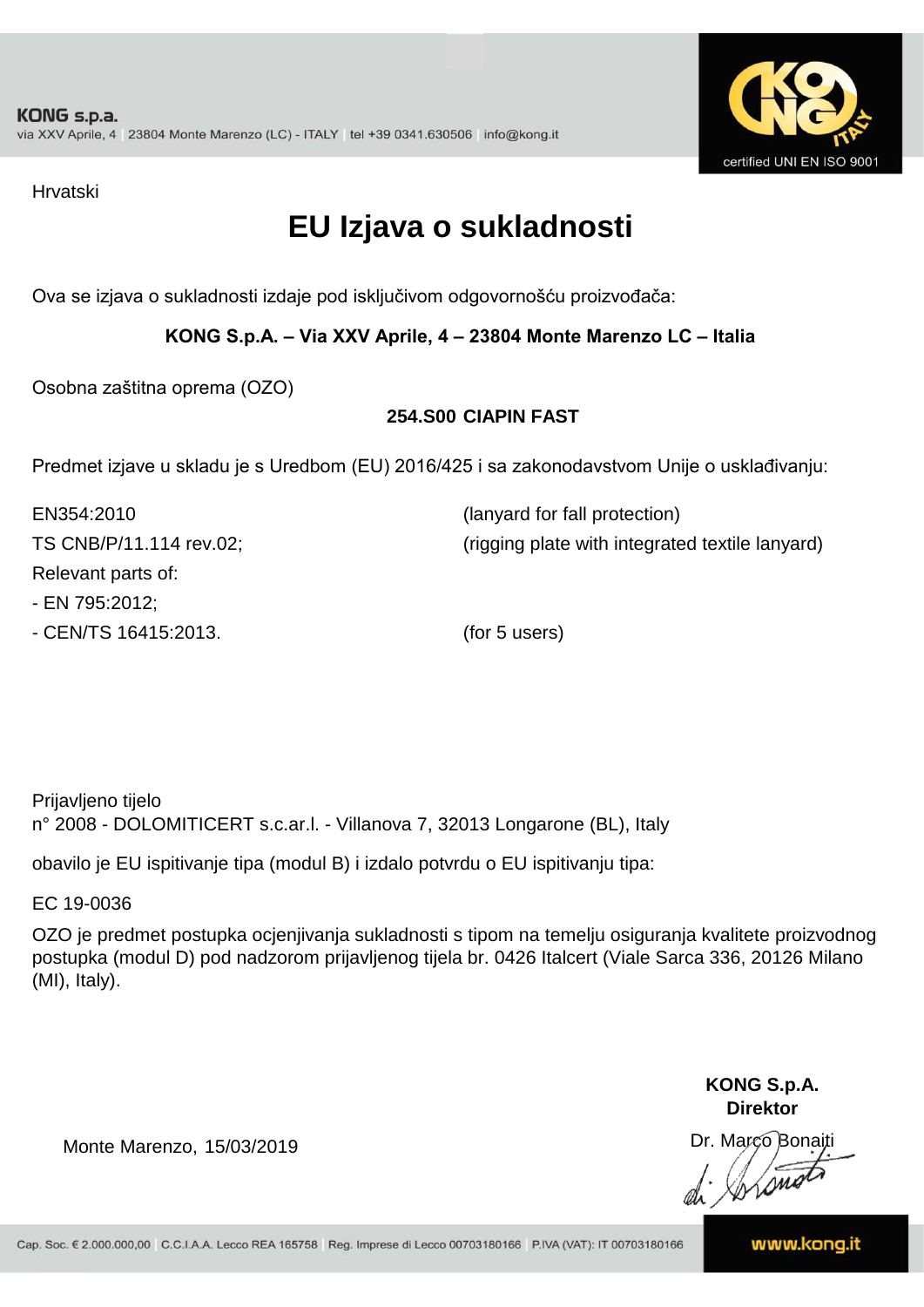

Dansk

### **EU-overensstemmelseserklæring**

Denne overensstemmelseserklæring udstedes på fabrikantens ansvar:

#### **KONG S.p.A. – Via XXV Aprile, 4 – 23804 Monte Marenzo LC – Italia**

Det personlige værnemiddel (PPE - PV'er)

#### **254.S00 CIAPIN FAST**

anført i erklæringen er i overensstemmelse med forordning (EU) nr. 2016/425 og med EUharmoniseringslovgivningen:

| EN354:2010              | (lanyard for fall protection)                   |
|-------------------------|-------------------------------------------------|
| TS CNB/P/11.114 rev.02; | (rigging plate with integrated textile lanyard) |
| Relevant parts of:      |                                                 |
| - EN 795:2012;          |                                                 |
| - CEN/TS 16415:2013.    | (for 5 users)                                   |

Det bemyndigede organ n° 2008 - DOLOMITICERT s.c.ar.l. - Villanova 7, 32013 Longarone (BL), Italy

har foretaget en EU-typeafprøvning (Modul B) og har udstedt EU-typeafprøvningsattest:

EC 19-0036

Det personlige værnemiddel er genstand for proceduren for typeoverensstemmelse på grundlag af kvalitetssikring af fremstillingsprocessen (modul D) under tilsyn fra det bemyndigede organ nr. 0426 Italcert (Viale Sarca 336, 20126 Milano (MI), Italy).

> **KONG S.p.A. Formand**

Dr. Marco Bonaiti di Aromor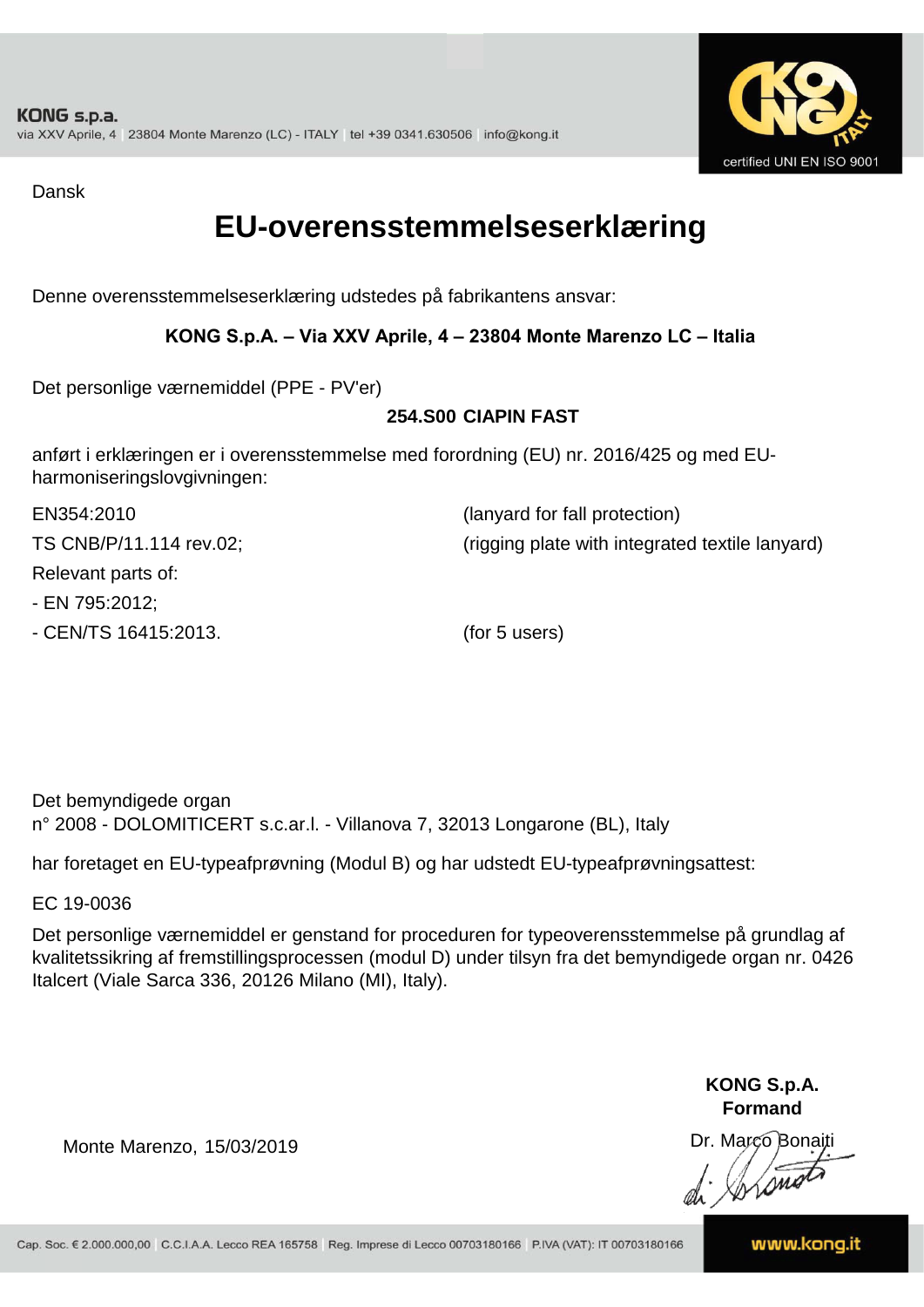

**Nederlands** 

### **EU-conformiteitsverklaring**

Deze conformiteitsverklaring wordt verstrekt op eigen verantwoording van de fabrikant:

#### **KONG S.p.A. – Via XXV Aprile, 4 – 23804 Monte Marenzo LC – Italia**

Het persoonlijk beschermingsmiddel (PBM)

#### **254.S00 CIAPIN FAST**

voorwerp van deze verklaring, voldoet aan de Verordening (EU) 2016/425 en de harmonisatiewetgeving van de Europese Unie:

| EN354:2010              | (lanyard for fall protection)                   |
|-------------------------|-------------------------------------------------|
| TS CNB/P/11.114 rev.02; | (rigging plate with integrated textile lanyard) |
| Relevant parts of:      |                                                 |
| - EN 795:2012;          |                                                 |

- CEN/TS 16415:2013. (for 5 users)

De aangemelde instantie n° 2008 - DOLOMITICERT s.c.ar.l. - Villanova 7, 32013 Longarone (BL), Italy

heeft het EU-typeonderzoek (module B) verricht en het certificaat van EU-typeonderzoek afgegeven:

EC 19-0036

Het PBM is onderworpen aan de conformiteitsbeoordelingsprocedure met het type op basis van kwaliteitsborging van het productieproces (module D) onder toezicht van de aangemelde instantie Italcert nr. 0426 (Viale Sarca 336, 20126 Milano (MI), Italy).

> **KONG S.p.A. De voorzitter**

Dr. Marco Bonaiti

Monte Marenzo, 15/03/2019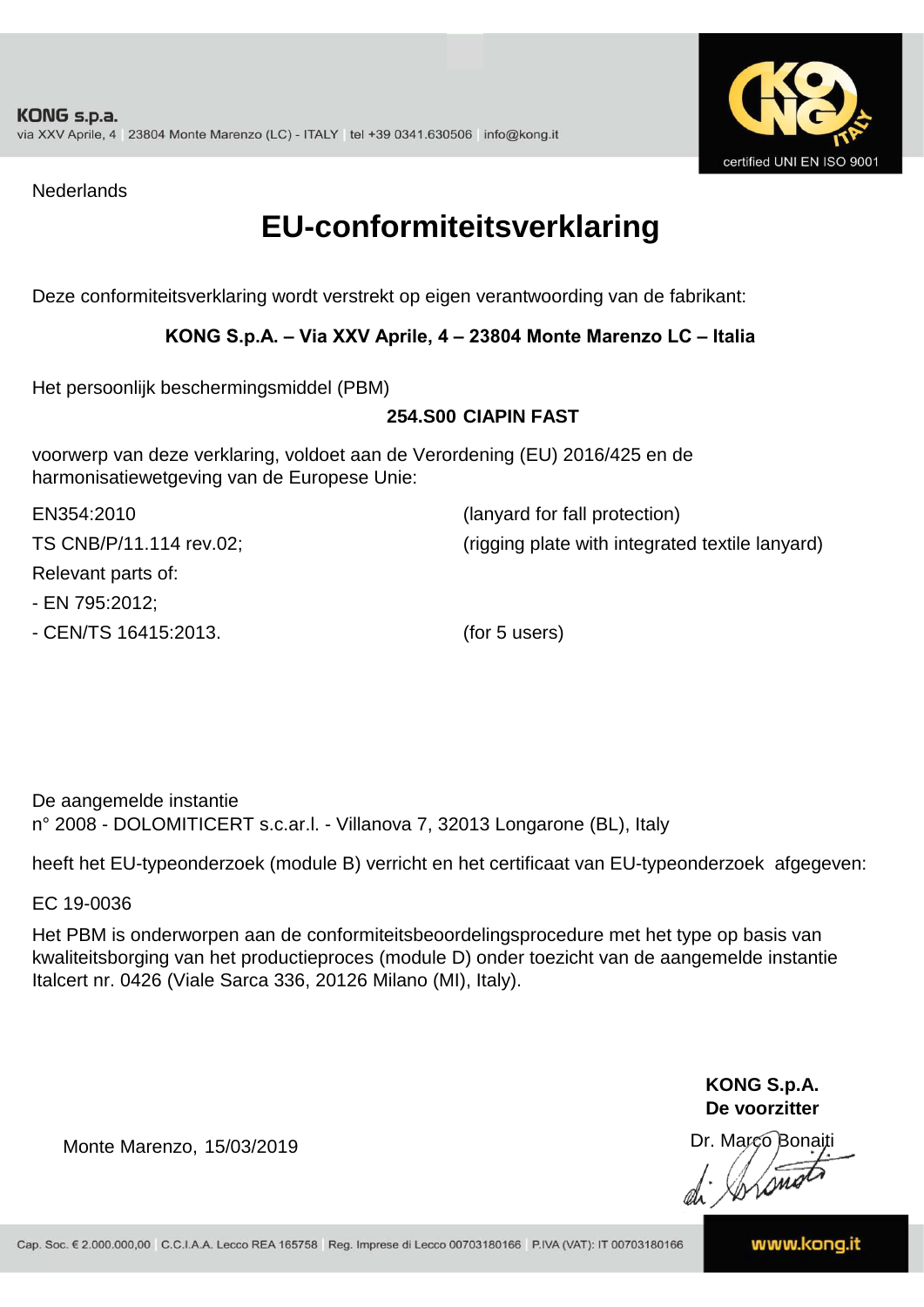

Eesti

### **EL-i vastavusdeklaratsioon**

See vastavusdeklaratsioon on välja antud järgmise tootja ainuvastutusel:

#### **KONG S.p.A. – Via XXV Aprile, 4 – 23804 Monte Marenzo LC – Italia**

Isikukaitsevahend

#### **254.S00 CIAPIN FAST**

vastavusdeklaratsiooniga hõlmatud isikukaitsevahend vastab määrusele (EL) 2016/425 ja Euroopa Liidu ühtlustamisõigusaktidele:

| EN354:2010              | (lanyard for fall protection)                   |
|-------------------------|-------------------------------------------------|
| TS CNB/P/11.114 rev.02; | (rigging plate with integrated textile lanyard) |
| Relevant parts of:      |                                                 |
| - EN 795:2012;          |                                                 |
| - CEN/TS 16415:2013.    | (for 5 users)                                   |

Teavitatud asutus n° 2008 - DOLOMITICERT s.c.ar.l. - Villanova 7, 32013 Longarone (BL), Italy

on teinud tüübihindamise (moodul B) ja väljastanud tüübihindamissertifikaadi:

EC 19-0036

Isikukaitsevahendile kohaldatakse tootmiskvaliteedi tagamisel põhinevat tüübivastavuse hindamise menetlust (moodul B) teavitatud asutuse 0426 Italcert (Viale Sarca 336, 20126 Milano (MI), Italy) järelevalve all.

> **KONG S.p.A. Esimees**

Dr. Marco Bonaiti di Stano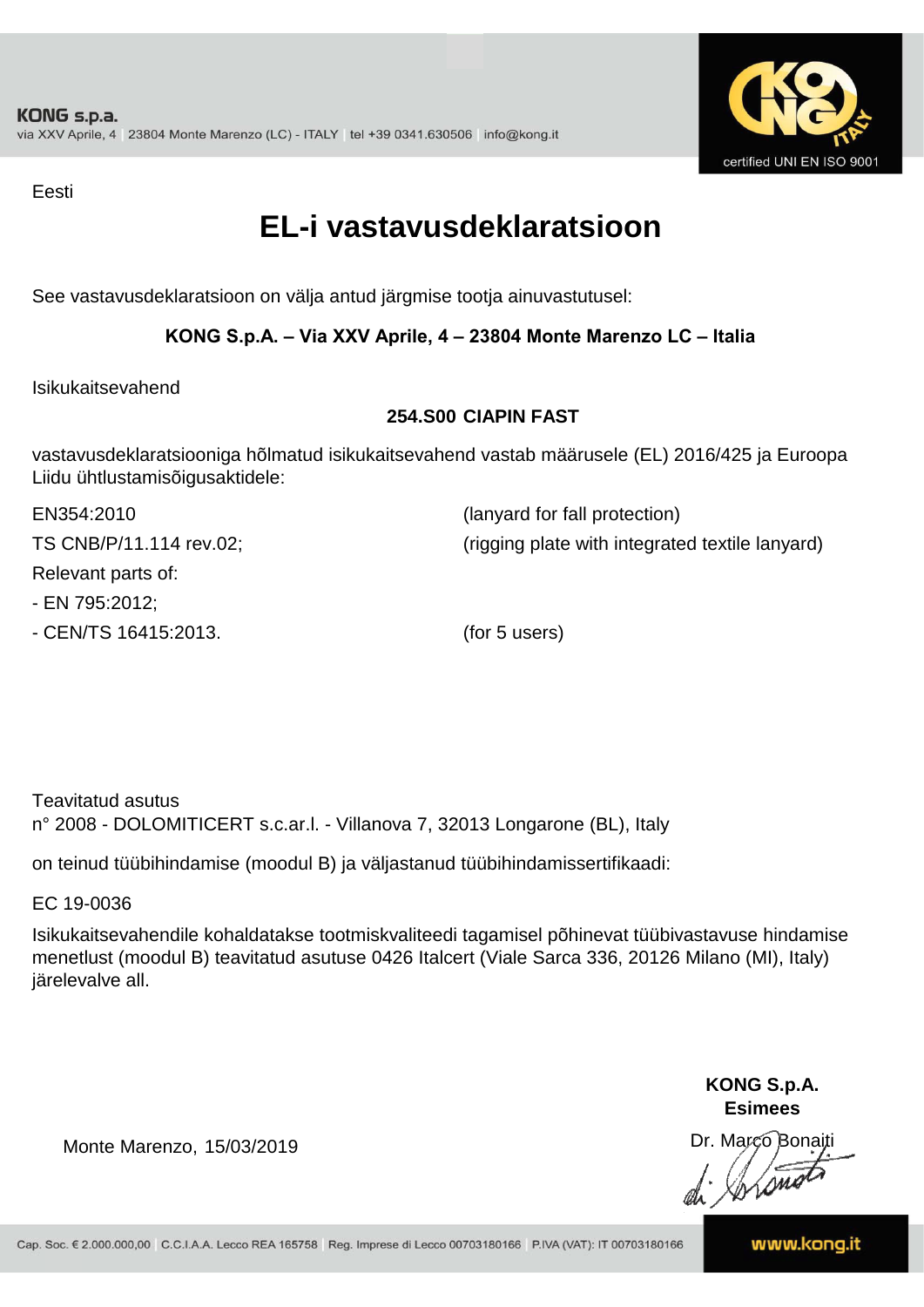

Suomi

### **EU-vaatimustenmukaisuusvakuutus**

Tämä vaatimustenmukaisuusvakuutus on annettu valmistajan yksinomaisella vastuulla:

#### **KONG S.p.A. – Via XXV Aprile, 4 – 23804 Monte Marenzo LC – Italia**

Vakuutuksen kohteena oleva henkilönsuojain

#### **254.S00 CIAPIN FAST**

on neuvoston asetuksen (EU) N:o 2016/425 ja unionin yhdenmukaistamislainsäädännön mukainen:

| EN354:2010              | (lanyard for fall protection)                   |
|-------------------------|-------------------------------------------------|
| TS CNB/P/11.114 rev.02; | (rigging plate with integrated textile lanyard) |
| Relevant parts of:      |                                                 |
| - EN 795:2012;          |                                                 |
| - CEN/TS 16415:2013.    | (for 5 users)                                   |

Ilmoitettu laitos n° 2008 - DOLOMITICERT s.c.ar.l. - Villanova 7, 32013 Longarone (BL), Italy

suoritti EU-tyyppitarkastuksen (moduuli B) ja antoi EU-tyyppitarkastustodistuksen:

EC 19-0036

Henkilönsuojaimeen sovelletaan tuotantoprosessin laadunvarmistukseen perustuvaa tyypinmukaisuutta (moduuli D) ilmoitetun laitoksen Italcert (Viale Sarca 336, 20126 Milano (MI), Italy) numero 0426 valvonnassa.

> **KONG S.p.A. Presidentti**

Dr. Marco Bonaiti di Stono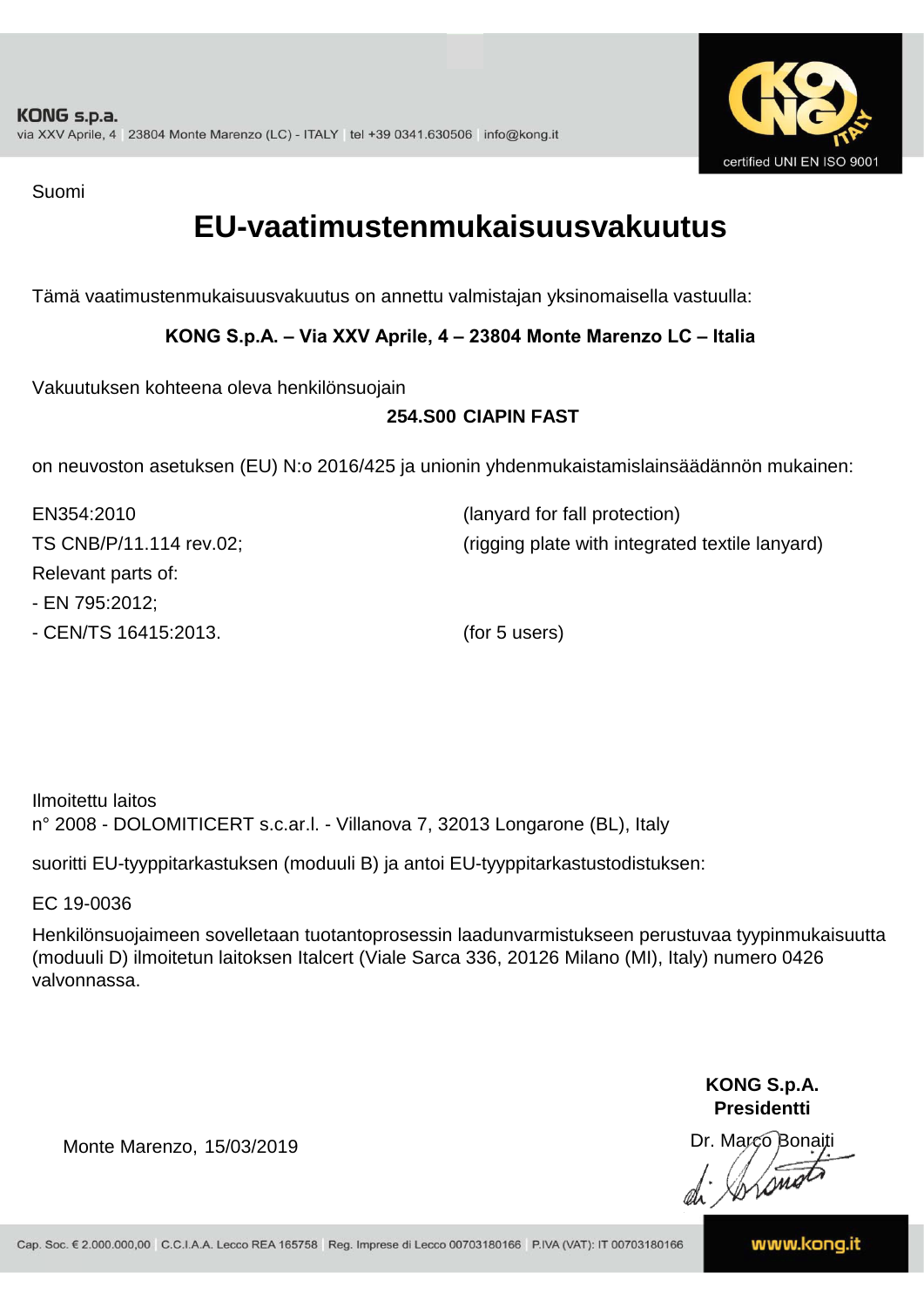

Gàidhlig

### **Dearbhú Comhréireachta de chuid AE**

Eisítear an Dearbhú Comhréireachta seo faoi fhreagracht eisiach an monaróra:

#### **KONG S.p.A. – Via XXV Aprile, 4 – 23804 Monte Marenzo LC – Italia**

Comhlíonann an Trealamh Cosanta Pearsanta (TCP)

#### **254.S00 CIAPIN FAST**

faoi réir an dearbhaithe Rialachán (AE) 2016/425 agus caighdeáin chomhchuibhithe an Aontais Eorpaigh:

| EN354:2010              | (lanyard for fall protection)                   |
|-------------------------|-------------------------------------------------|
| TS CNB/P/11.114 rev.02; | (rigging plate with integrated textile lanyard) |
| Relevant parts of:      |                                                 |
| - EN 795:2012;          |                                                 |
| - CEN/TS 16415:2013.    | (for 5 users)                                   |

An comhlacht dá dtugtar fógra n° 2008 - DOLOMITICERT s.c.ar.l. - Villanova 7, 32013 Longarone (BL), Italy

rinne sé an scrúdú AE don chineál (modúl B), agus d'eisigh sé deimhniú ar chineálscrúdú AE:

EC 19-0036

Tá an TCP faoi réir an nós imeachta um measúnú comhréireacha cineálacha, bunaithe ar dhearbhú cáilíochta an phróisis táirgthe (modúl D), faoi fhaireachas an chomhlachta dá dtugtar fógra, uimh. 0426 Italcert (Viale Sarca 336, 20126 Milano (MI), Italy).

> **KONG S.p.A. An tUachtarán**

Dr. Marco Bonaiti di Stonom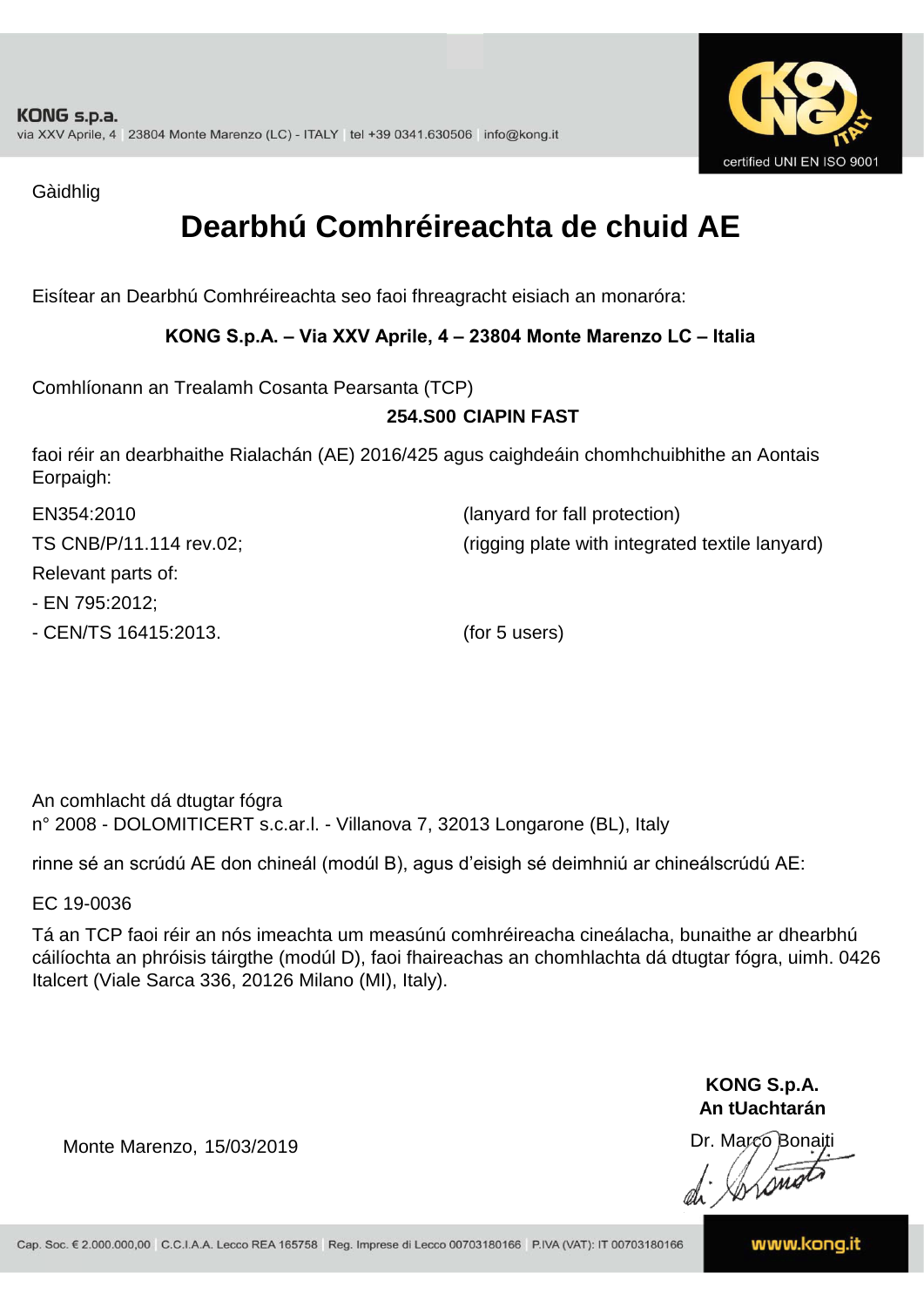

Ελληνικά

### **Δήλωση συμμόρφωσης ΕE**

Η παρούσα δήλωση συμμόρφωσης εκδίδεται με την αποκλειστική ευθύνη του κατασκευαστή:

#### **KONG S.p.A. – Via XXV Aprile, 4 – 23804 Monte Marenzo LC – Italia**

Η συσκευή ατομικής προστασίας (ΜΑΠ)

#### **254.S00 CIAPIN FAST**

αντικείμενο της δήλωσης συμμορφώνεται με τον κανονισμό (ΕΕ) 2016/425 και τα πρότυπα εναρμόνισης της Ευρωπαϊκής Ένωσης:

TS CNB/P/11.114 rev.02; (rigging plate with integrated textile lanyard)

EN354:2010 (lanyard for fall protection)

Relevant parts of:

- EN 795:2012;

- CEN/TS 16415:2013. (for 5 users)

Ο κοινοποιημένος οργανισμός

n° 2008 - DOLOMITICERT s.c.ar.l. - Villanova 7, 32013 Longarone (BL), Italy πραγματοποίησε την εξέταση τύπου ΕΕ (έγγραφο Β) και εξέδωσε το πιστοποιητικό εξέτασης ΕΕ του τύπου:

EC 19-0036

Το ΜΑΠ υπόκειται στη διαδικασία αξιολόγησης της συμμόρφωσης τύπου με βάση τη διασφάλιση ποιότητας της παραγωγικής διαδικασίας (έγγραφο D) υπό την εποπτεία του κοινοποιημένου οργανισμού αριθ. 0426 Italcert (Viale Sarca 336, 20126 Milano (MI), Italy).

> **KONG S.p.A. Ο Πρόεδρος**

Dr. Marco Bonaiti di Aromor

Monte Marenzo, 15/03/2019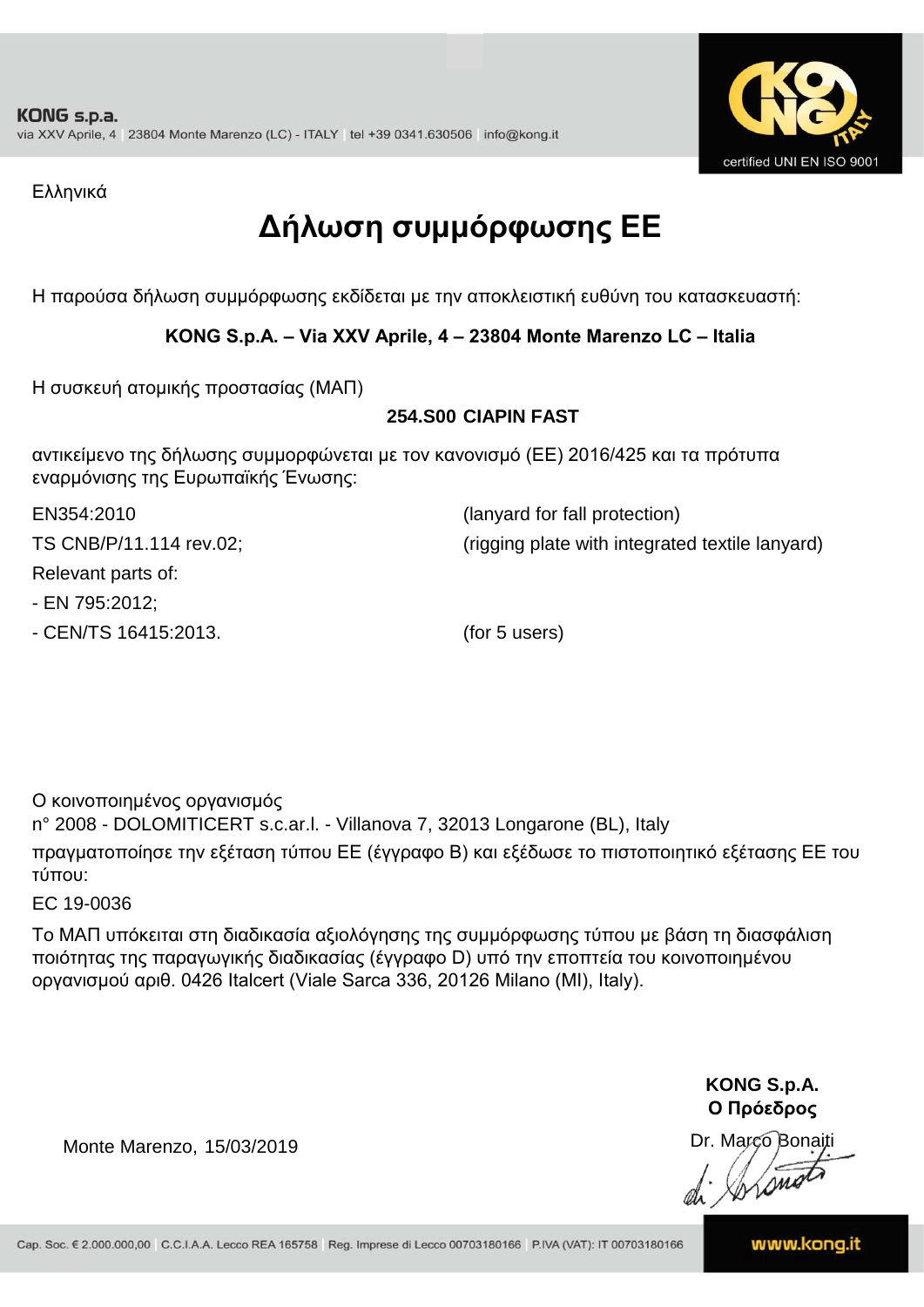

Magyar

## **EU Megfelelőségi nyilatkozat**

Ez a Megfelelőségi nyilatkozat az alábbi gyártó kizárólagos felelőssége alatt került kibocsátásra:

#### **KONG S.p.A. – Via XXV Aprile, 4 – 23804 Monte Marenzo LC – Italia**

Az egyéni védőfelszerelés

#### **254.S00 CIAPIN FAST**

mely a nyilatkozat tárgyát képezi, megfelel az (EU) 2016/425 szabályozásának és az Európai Unió harmonizált szabványainak:

| EN354:2010              | (lanyard for fall protection)                   |
|-------------------------|-------------------------------------------------|
| TS CNB/P/11.114 rev.02; | (rigging plate with integrated textile lanyard) |
| Relevant parts of:      |                                                 |
| - EN 795:2012;          |                                                 |
| - CEN/TS 16415:2013.    | (for 5 users)                                   |

A bejelentett szervezet n° 2008 - DOLOMITICERT s.c.ar.l. - Villanova 7, 32013 Longarone (BL), Italy

elvégezte az EU-típusvizsgálatot ("B" modul), és kiadta az EU-típusvizsgálati tanúsítványt:

EC 19-0036

Az egyéni védőfelszerelés a gyártási folyamat minőség biztosításán alapuló megfelelőségértékelés tárgya (D modul), melynek felügyeletét az Italcert (Viale Sarca 336, 20126 Milano (MI), Italy). 0426 sz. hitelesítést végző szervezet végzi.

> **KONG S.p.A. Elnök**

Dr. Marco Bonaiti di Aromor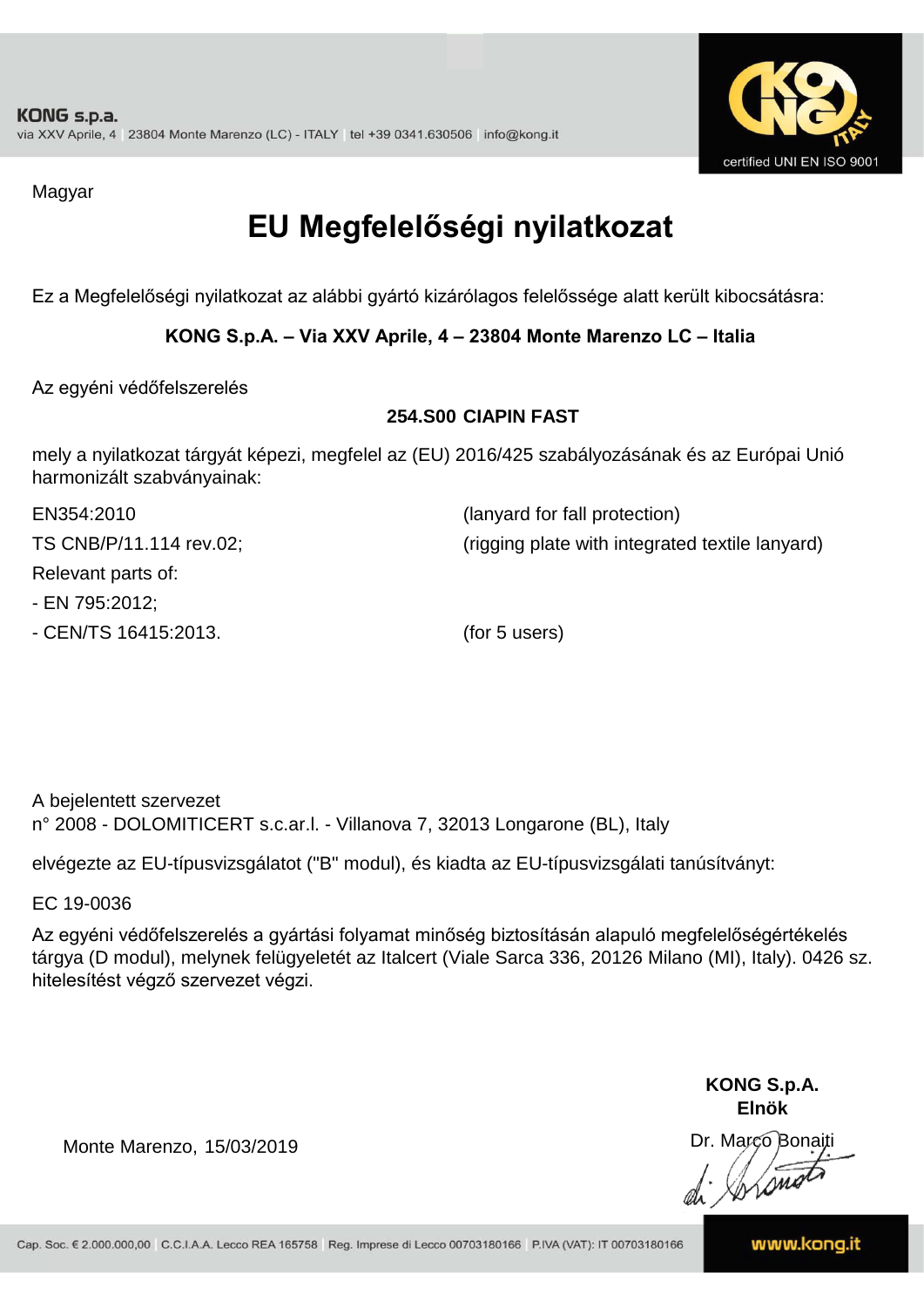

Latviešu

### **ES atbilstības deklarācija**

Šī atbilstības deklarācija ir izdota vienīgi uz ražotāja atbildību:

#### **KONG S.p.A. – Via XXV Aprile, 4 – 23804 Monte Marenzo LC – Italia**

Individuālais aizsardzības līdzeklis (IAL)

#### **254.S00 CIAPIN FAST**

deklarācijas priekšmets atbilst Regulai (ES) 2016/425 un Eiropas Savienības saskaņošanas tiesību aktiem:

| EN354:2010              | (lanyard for fall protection)                   |
|-------------------------|-------------------------------------------------|
| TS CNB/P/11.114 rev.02; | (rigging plate with integrated textile lanyard) |
| Relevant parts of:      |                                                 |
| - EN 795:2012;          |                                                 |
| - CEN/TS 16415:2013.    | (for 5 users)                                   |

Paziņotā struktūra n° 2008 - DOLOMITICERT s.c.ar.l. - Villanova 7, 32013 Longarone (BL), Italy

veica ES tipa pārbaudi (B modulis) un izdeva ES tipa pārbaudes sertifikātu:

EC 19-0036

Uz IAL attiecas atbilstības novērtēšanas procedūra "Atbilstība tipam, pamatojoties uz kvalitātes nodrošināšanu ražošanas procesā" (D modulis) paziņotās struktūras Italcert (Viale Sarca 336, 20126 Milano (MI), Italy), Nr. 0426 uzraudzībā.

> **KONG S.p.A. Priekšsēdētājs**

Dr. Marco Bonaiti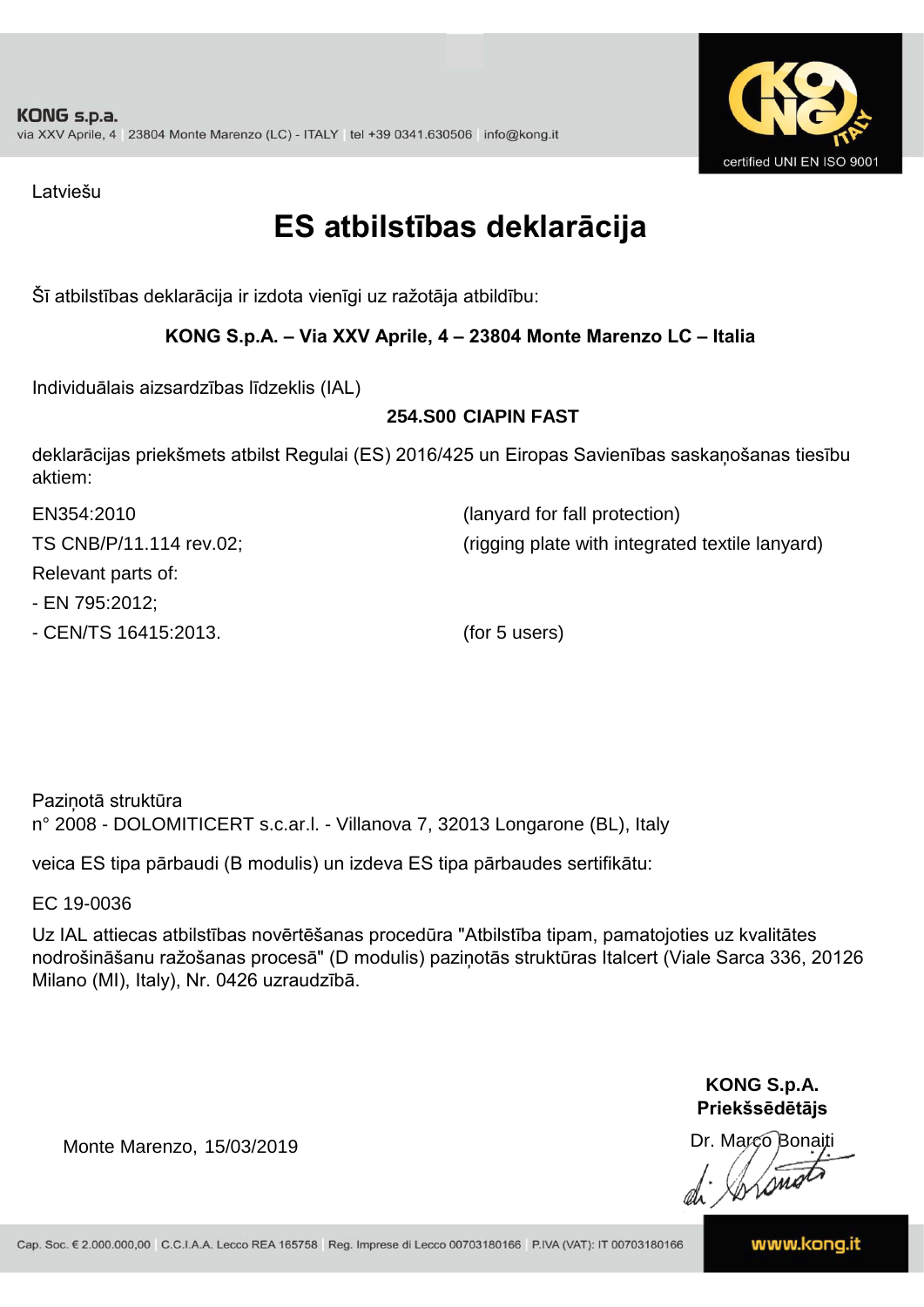

Lietuvių

### **ES atitikties deklaracija**

Ši atitikties deklaracija išduota tik gamintojo išimtine atsakomybe:

#### **KONG S.p.A. – Via XXV Aprile, 4 – 23804 Monte Marenzo LC – Italia**

Asmeninės Apsaugos Priemonė (IAL)

#### **254.S00 CIAPIN FAST**

deklaracijos objektas atitinka (ES) Reglamentą 2016/425 ir Europos Sąjungos derinimo teisės aktus:

| EN354:2010              | (lanyard for fall protection)                   |
|-------------------------|-------------------------------------------------|
| TS CNB/P/11.114 rev.02; | (rigging plate with integrated textile lanyard) |
| Relevant parts of:      |                                                 |
| - EN 795:2012;          |                                                 |
| - CEN/TS 16415:2013.    | (for 5 users)                                   |

Notifikuotoji įstaiga n° 2008 - DOLOMITICERT s.c.ar.l. - Villanova 7, 32013 Longarone (BL), Italy

atliko ES tyrimą tipo (B modulis) ir išdavė ES tyrimo sertifikatą tipo:

EC 19-0036

AAP taikoma atitikties vertinimo pagal tipą procedūra, pagrįsta gamybos proceso kokybės užtikrinimu (D modulis), prižiūrint notifikuotajai įstaigai nr. 0426 Italcert (Viale Sarca 336, 20126 Milano (MI), Italy).

> **KONG S.p.A. Prezidentas**

Dr. Marco Bonaiti di Aromo

Monte Marenzo, 15/03/2019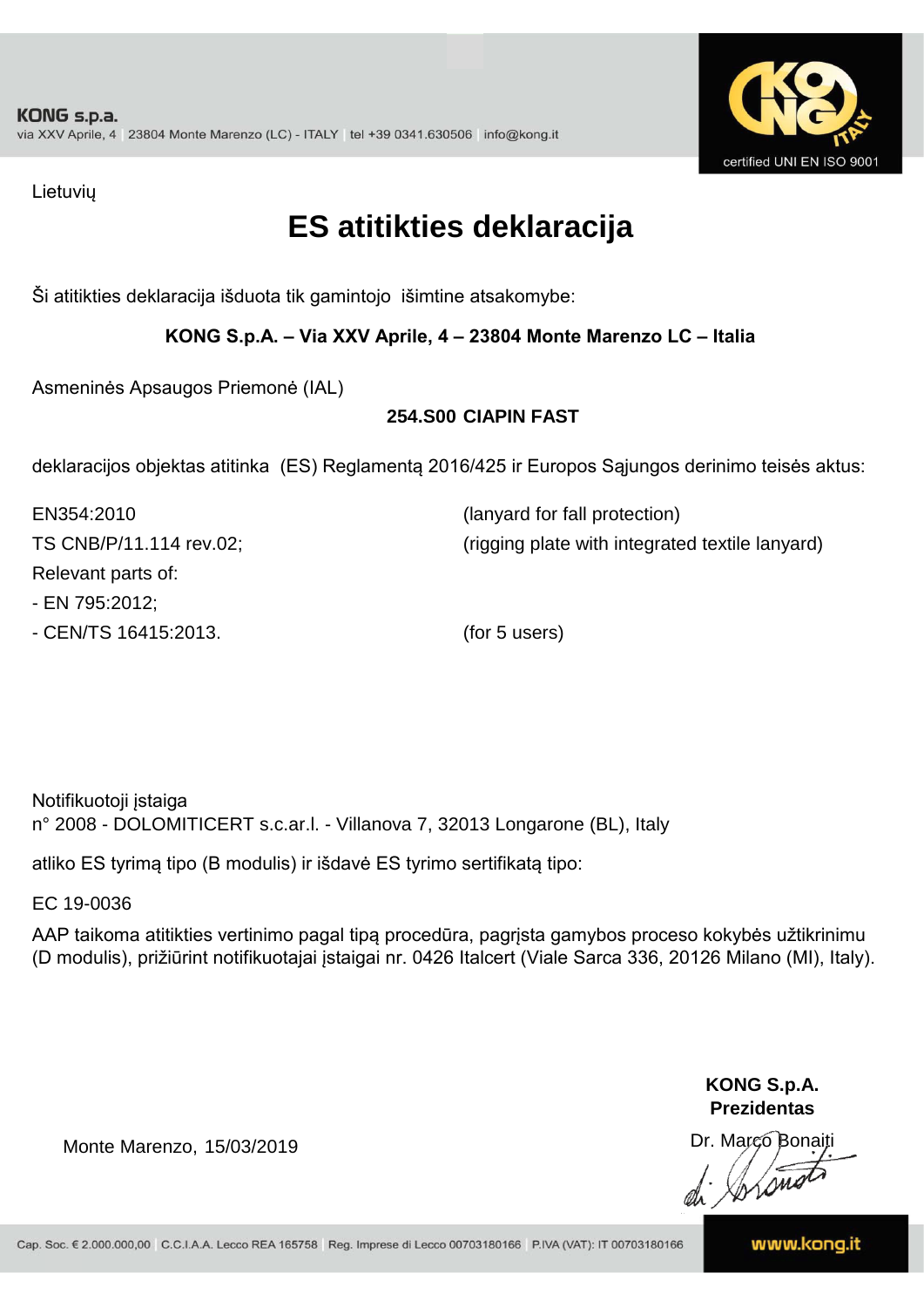

Malti

### **Dikjarazzjoni ta' Konformità tal-UE**

Id-Dikjarazzjoni ta' Konformità tinħareġ taħt ir-responsabbiltà unika tal-manifattur:

#### **KONG S.p.A. – Via XXV Aprile, 4 – 23804 Monte Marenzo LC – Italia**

It-Tagħmir ta' Protezzjoni Personali (TPP-PPE)

#### **254.S00 CIAPIN FAST**

l-għan tad-dikjarazzjoni huwa f'konformità ma' Regolament (UE) 2016/425 u tal-istandards t'armonizzazzjoni tal-Unjoni Ewropea:

| EN354:2010              | (lanyard for fall protection)                   |
|-------------------------|-------------------------------------------------|
| TS CNB/P/11.114 rev.02; | (rigging plate with integrated textile lanyard) |
| Relevant parts of:      |                                                 |
| - EN 795:2012;          |                                                 |
| - CEN/TS 16415:2013.    | (for 5 users)                                   |

Il-korp notifikat n° 2008 - DOLOMITICERT s.c.ar.l. - Villanova 7, 32013 Longarone (BL), Italy

wettaq l-eżami tal-UE tat-tip (modulu B) u ħareġ iċ-ċertifikat tal-eżami tal-UE tat-tip:

EC 19-0036

It-TPI huwa suġġett għall-proċedura ta' valutazzjoni għat-tip abbażi tal-garanzija ta' kwalità tal-proċess ta' produzzjoni (modulu D) taħt is-sorveljanza tal-korp notifikat nru. 0426 Italcert (Viale Sarca 336, 20126 Milano (MI), Italy).

> **KONG S.p.A. Iċ-Ċermin**

Dr. Março Bonaiti di Stonom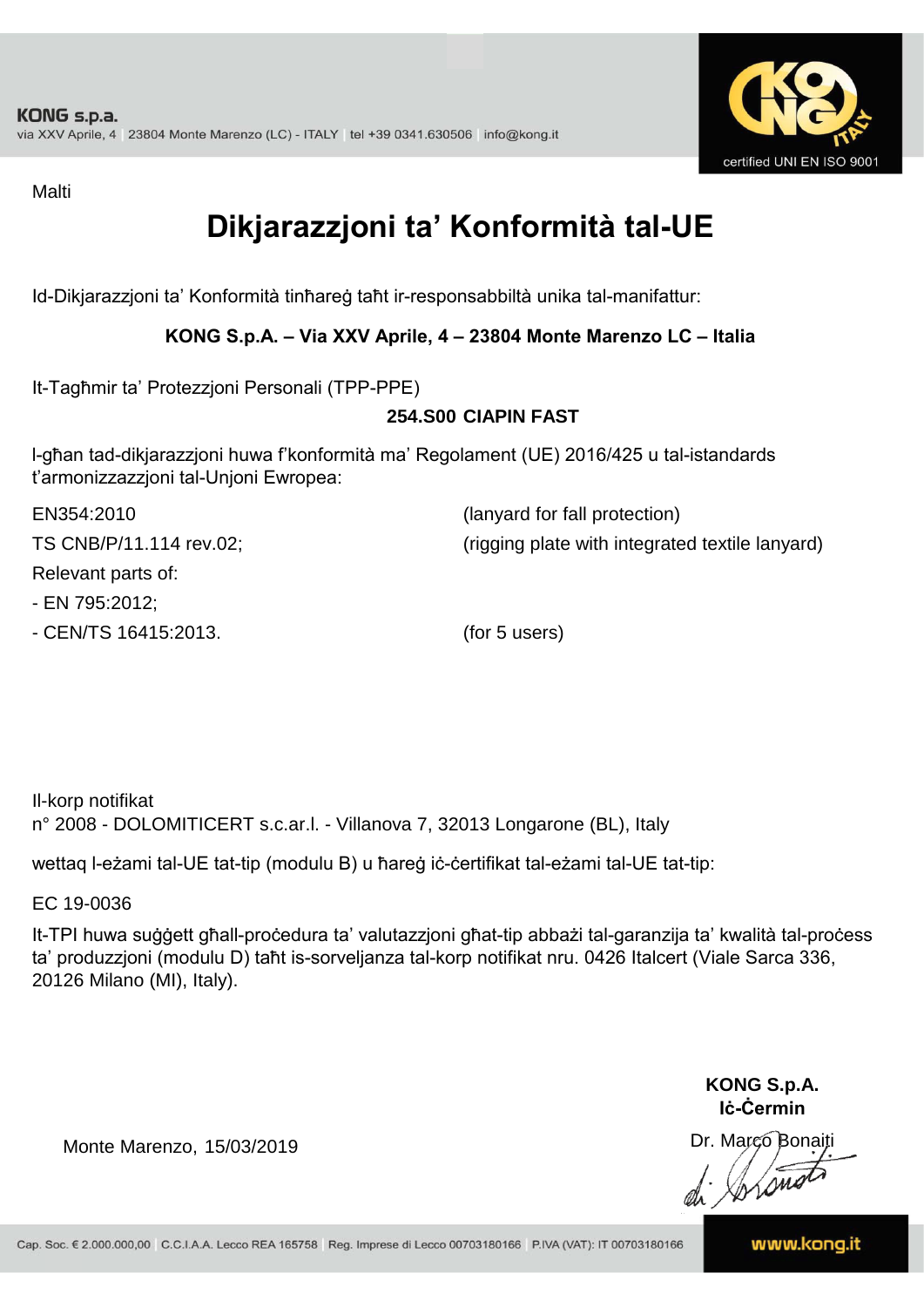

Polskie

### **Deklaracji zgodności WE**

Niniejsza Deklaracja Zgodności została wydana na wyłączną odpowiedzialność producenta:

#### **KONG S.p.A. – Via XXV Aprile, 4 – 23804 Monte Marenzo LC – Italia**

Środek Ochrony Indywidualnej (ŚOI)

#### **254.S00 CIAPIN FAST**

przedmiot deklaracji jest zgodny z Rozporządzeniem (WE) 2016/425 i z normami zharmonizowanymi Unii Europejskiej:

| EN354:2010              | (lanyard for fall protection)                   |
|-------------------------|-------------------------------------------------|
| TS CNB/P/11.114 rev.02; | (rigging plate with integrated textile lanyard) |
| Relevant parts of:      |                                                 |
| - EN 795:2012;          |                                                 |
| - CEN/TS 16415:2013.    | (for 5 users)                                   |

Notyfikowany organ n° 2008 - DOLOMITICERT s.c.ar.l. - Villanova 7, 32013 Longarone (BL), Italy

wykonał badanie typu WE (moduł B) i wydał świadectwo badania typu WE:

EC 19-0036

ŚOI jest przedmiotem procedury oceny zgodności z typem, opierającej się na zapewnieniu jakości procesu produkcyjnego (moduł D) pod nadzorem notyfikowanego organu nr 0426 Italcert (Viale Sarca 336, 20126 Milano (MI), Italy).

> **KONG S.p.A. Prezes**

Dr. Marco Bonaiti di Aromo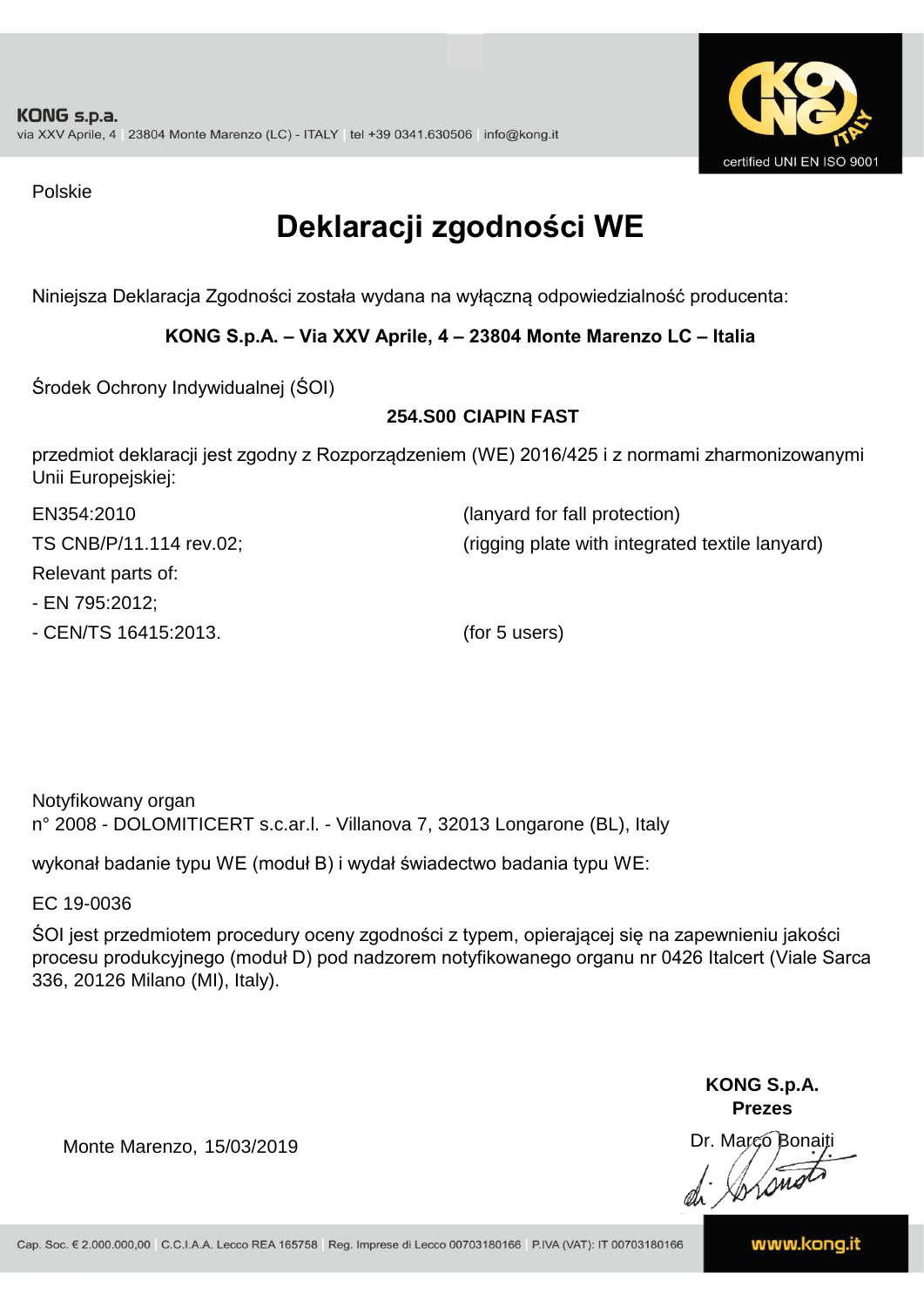

Português

### **Declaração de conformidade UE**

A presente Declaração de Conformidade é emitida sob a exclusiva responsabilidade do fabricante:

#### **KONG S.p.A. – Via XXV Aprile, 4 – 23804 Monte Marenzo LC – Italia**

O Equipamento de Proteção Individual (EPI)

#### **254.S00 CIAPIN FAST**

objeto da declaração está em conformidade com o Regulamento (UE) 2016/425 e com as normas de harmonização da União Europeia:

| EN354:2010              | (lanyard for fall protection)                   |
|-------------------------|-------------------------------------------------|
| TS CNB/P/11.114 rev.02; | (rigging plate with integrated textile lanyard) |
| Relevant parts of:      |                                                 |
| - EN 795:2012;          |                                                 |
| - CEN/TS 16415:2013.    | (for 5 users)                                   |

O organismo notificado n° 2008 - DOLOMITICERT s.c.ar.l. - Villanova 7, 32013 Longarone (BL), Italy

efetuou o exame UE de tipo (Módulo B) e emitiu o certificado de exame UE de tipo:

EC 19-0036

O EPI está sujeito ao procedimento de avaliação de conformidade com o tipo baseado na garantia da qualidade do processo de produção (módulo D) sob vigilância do organismo notificado n. 0426 Italcert (Viale Sarca 336, 20126 Milano (MI), Italy).

> **KONG S.p.A. O Presidente**

Dr. Marco Bonaiti di Arono

Monte Marenzo, 15/03/2019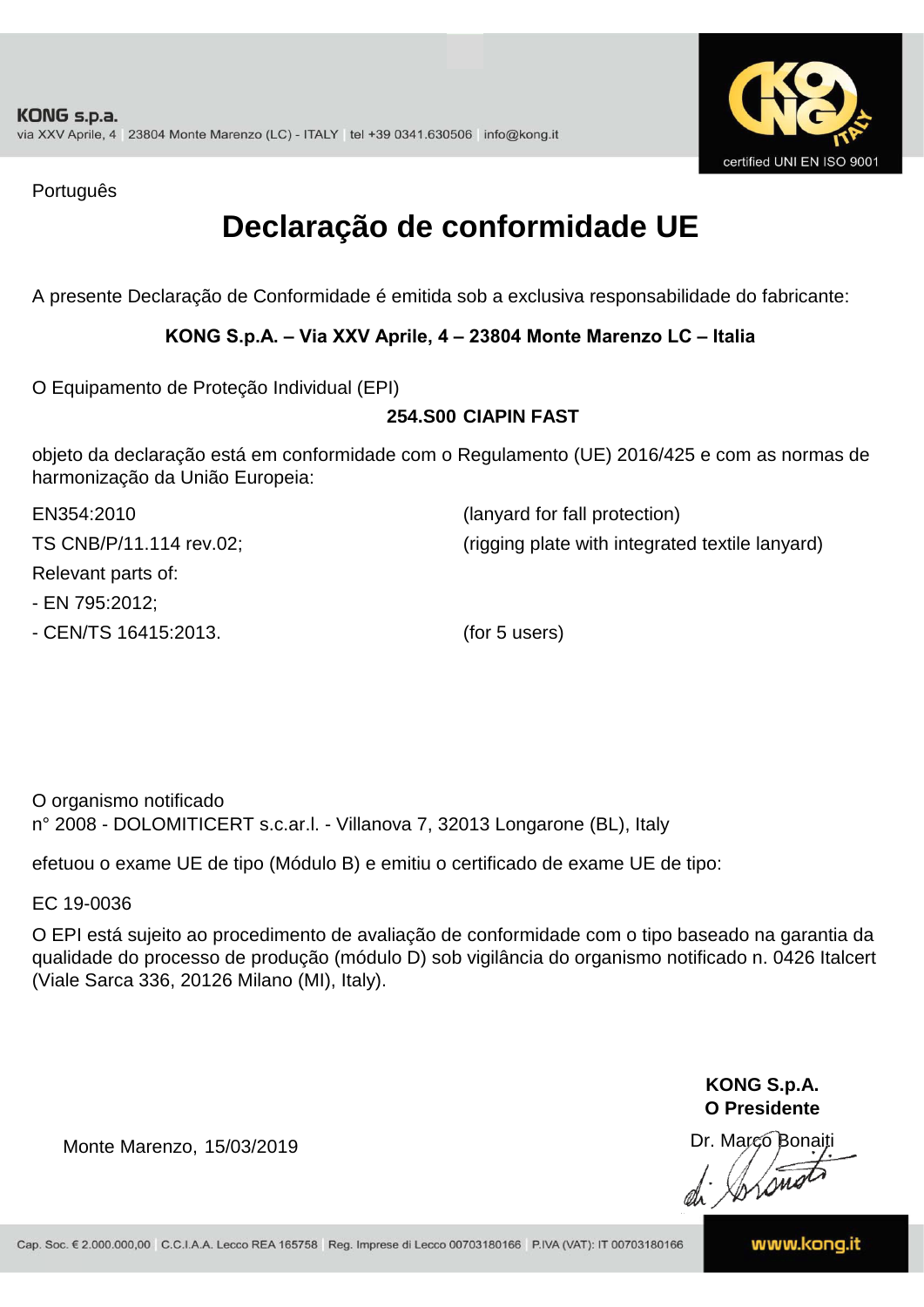

Română

### **Declarație de conformitate UE**

Prezenta declarație de conformitate este eliberată pe răspunderea exclusivă a producătorului:

#### **KONG S.p.A. – Via XXV Aprile, 4 – 23804 Monte Marenzo LC – Italia**

Echipamentul individual de protecție (EIP)

#### **254.S00 CIAPIN FAST**

obiectul declarației, este conform cu Regulamentul (UE) 2016/425 și legislația armonizată a Uniunii Europene:

| EN354:2010              | (lanyard for fall protection)                   |
|-------------------------|-------------------------------------------------|
| TS CNB/P/11.114 rev.02; | (rigging plate with integrated textile lanyard) |
| Relevant parts of:      |                                                 |
| - EN 795:2012;          |                                                 |
| - CEN/TS 16415:2013.    | (for 5 users)                                   |

Organismul notificat n° 2008 - DOLOMITICERT s.c.ar.l. - Villanova 7, 32013 Longarone (BL), Italy

a efectuat examinarea UE de tip (modulul B) și a eliberat certificatul de examinare UE de tip:

EC 19-0036

EIP face obiectul procedurii de evaluare a conformității de tip bazată pe asigurarea calității procesului de producție (modulul D) sub supravegherea organismului notificat nr. 0426 Italcert (Viale Sarca 336, 20126 Milano (MI), Italy).

> **KONG S.p.A. Președinte**

Dr. Marco Bonaiti di Arono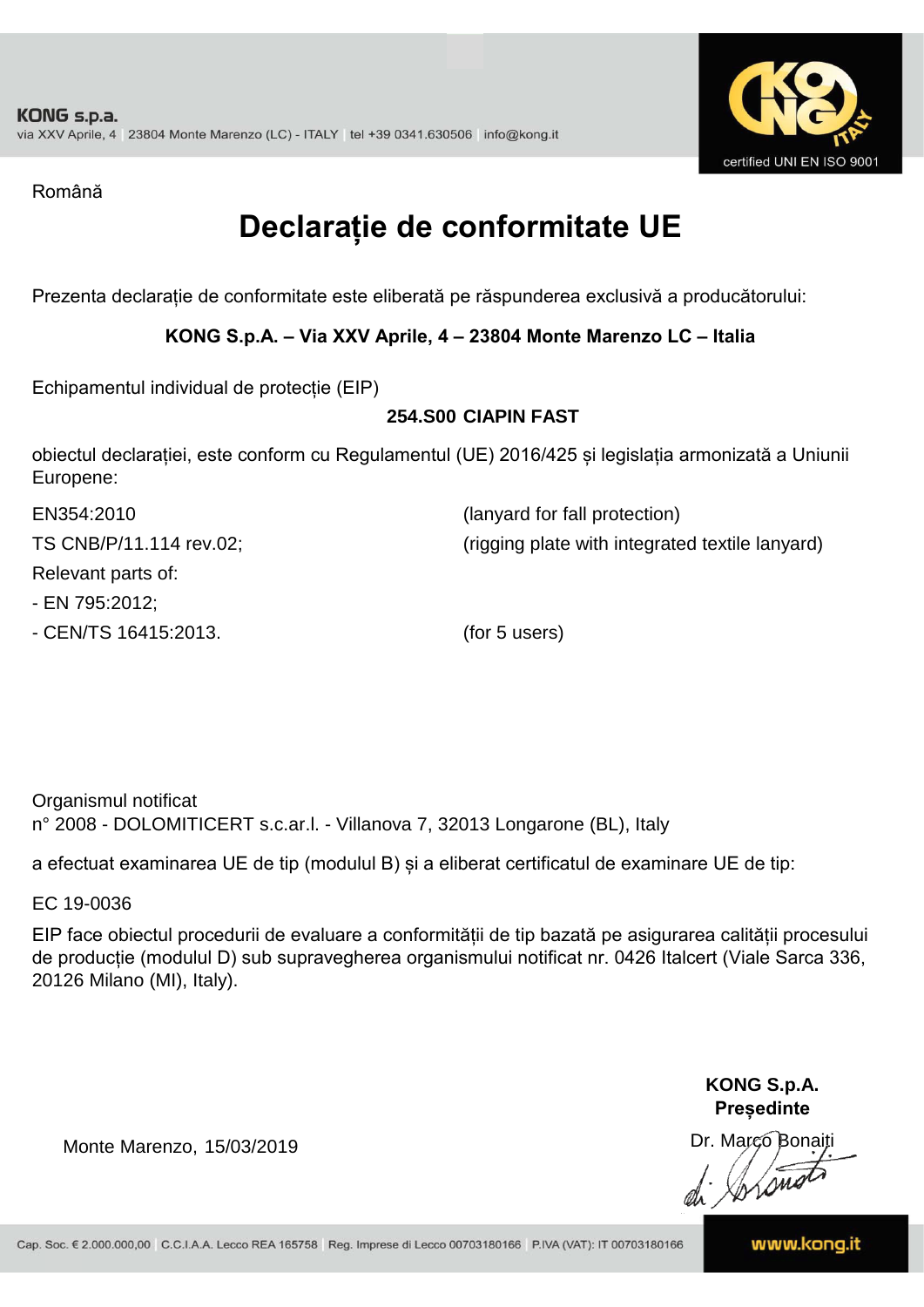

Slovenský

## **EÚ vyhlásenie o zhode**

Toto vyhlásenie o zhode sa vystavuje na výhradnú zodpovednosť výrobcu:

#### **KONG S.p.A. – Via XXV Aprile, 4 – 23804 Monte Marenzo LC – Italia**

Osobný ochranný pracovný prostriedok (OOPP)

#### **CIAPIN FAST 254.S00**

ktorý je predmetom vyhlásenia, je v súlade s Nariadením Európskeho parlamentu a Rady (EÚ) 2016/425 a harmonizovanými normami Európskej únie:

- EN 795:2012; EN354:2010 (lanyard for fall protection) TS CNB/P/11.114 rev.02; (rigging plate with integrated textile lanyard) Relevant parts of:

- CEN/TS 16415:2013. (for 5 users)

Notifikovaný subjekt n° 2008 - DOLOMITICERT s.c.ar.l. - Villanova 7, 32013 Longarone (BL), Italy

vykonal typové skúšky EÚ (formulár B) a vystavil osvedčenie o typovej skúške EÚ:

EC 19-0036

OOPP je predmetom postupu posudzovania typovej zhody, založenej na záruke kvality výrobného postupu (formulár D) pod dohľadom notifikovaného subjektu č. 0426 Italcert (Viale Sarca 336, 20126 Milano (MI), Italy).

> **KONG S.p.A. Prezident**

Dr. Marco Bonaiti di Aromor

Monte Marenzo, 15/03/2019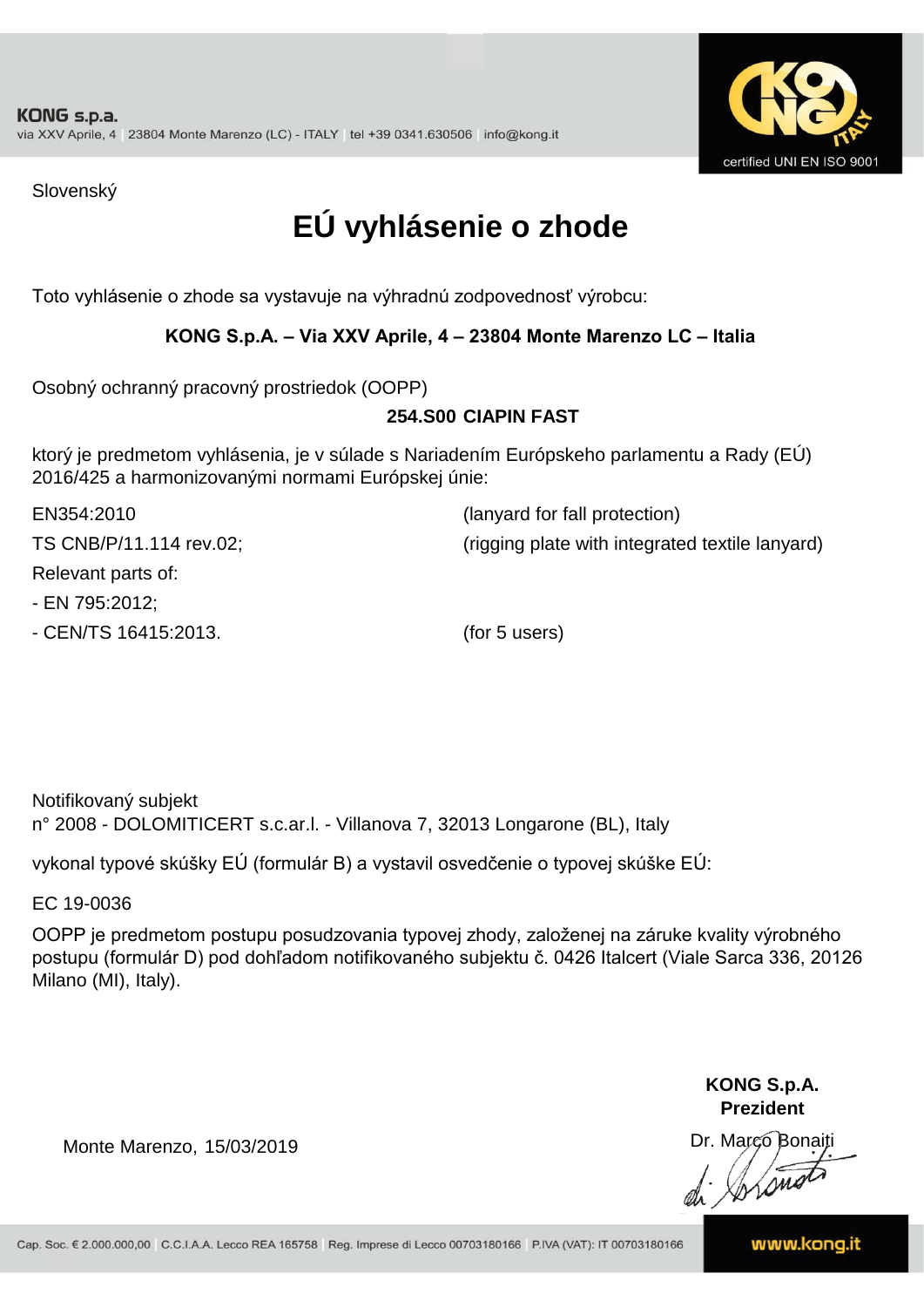

Slovenščina

### **EU - Izjava o skladnosti**

Za izdano Izjavo o skladnosti je odgovoren izključno proizvajalec:

#### **KONG S.p.A. – Via XXV Aprile, 4 – 23804 Monte Marenzo LC – Italia**

Osebna zaščitna oprema (OZO)

#### **254.S00 CIAPIN FAST**

ki je predmet izjave, je skladna z Uredbo (EU) 2016/425 in s harmoniziranimi standardi Evropske unije:

| EN354:2010              | (lanyard for fall protection)                   |
|-------------------------|-------------------------------------------------|
| TS CNB/P/11.114 rev.02; | (rigging plate with integrated textile lanyard) |
| Relevant parts of:      |                                                 |
| - EN 795:2012;          |                                                 |
| - CEN/TS 16415:2013.    | (for 5 users)                                   |

Priglašeni organ n° 2008 - DOLOMITICERT s.c.ar.l. - Villanova 7, 32013 Longarone (BL), Italy

je opravil preizkus tipa EU (obrazec B) in je izdal naslednji certifikat testiranja:

EC 19-0036

OZO je predmet postopka ocene skladnosti na podlagi garancije kakovosti proizvodnega postopka (obrazec D) pod nadzorom priglašenega organa št. 0426 Italcert (Viale Sarca 336, 20126 Milano (MI), Italy).

> **KONG S.p.A. Direktor**

Dr. Marco Bonaiti di Arono